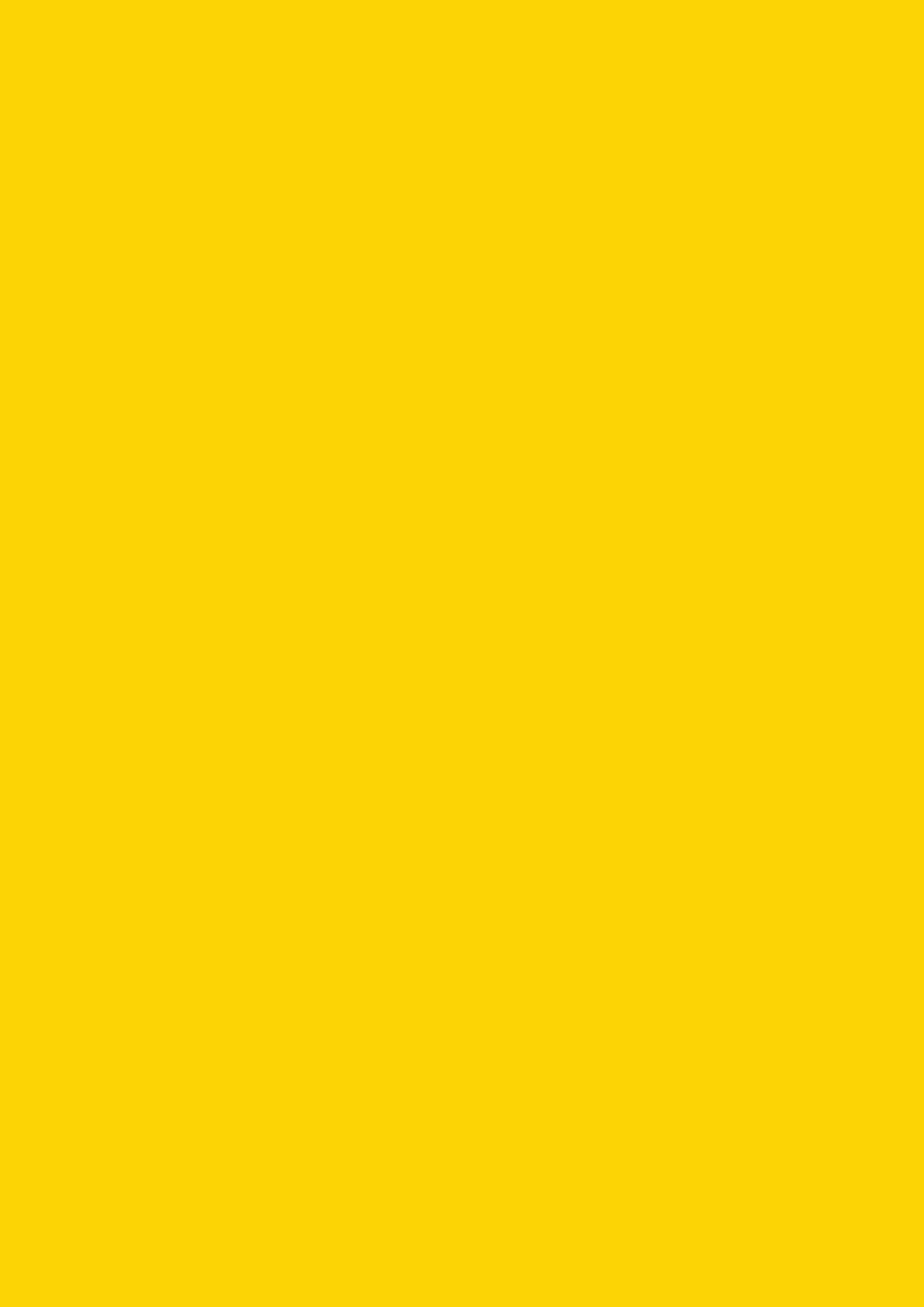### **Contents**

 $\overline{\phantom{a}}$ 

| <b>Highlights</b>         | 2  |
|---------------------------|----|
| <b>Financial overview</b> | 4  |
| Chairman's statement      | 6  |
| Underwriting              | 8  |
| Claims                    | 10 |
| <b>Industry issues</b>    | 18 |
| Capital                   | 20 |
| <b>Investments</b>        | 24 |
| Management                | 26 |
| Global network            | 28 |
|                           |    |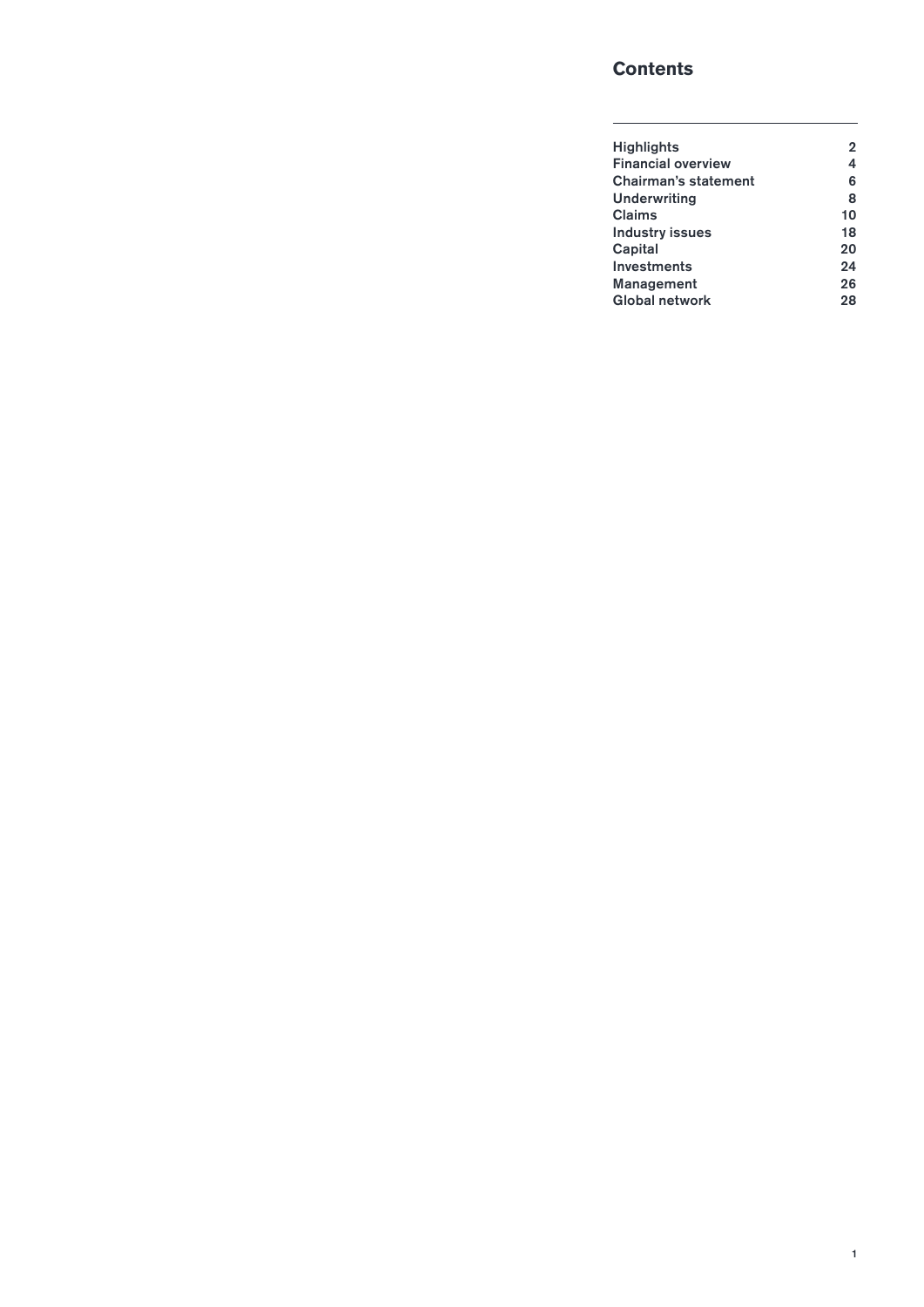# THE CLUB CONTINUES TO<br>MEET ITS TARGET OF A GET OF A<br>\R COMBI *.......*<br>YEAR COMBINED<br>OO% OVER **RATIO OF 100% OVER**<br>THE MEDIUM TERM. **MEDIUM**

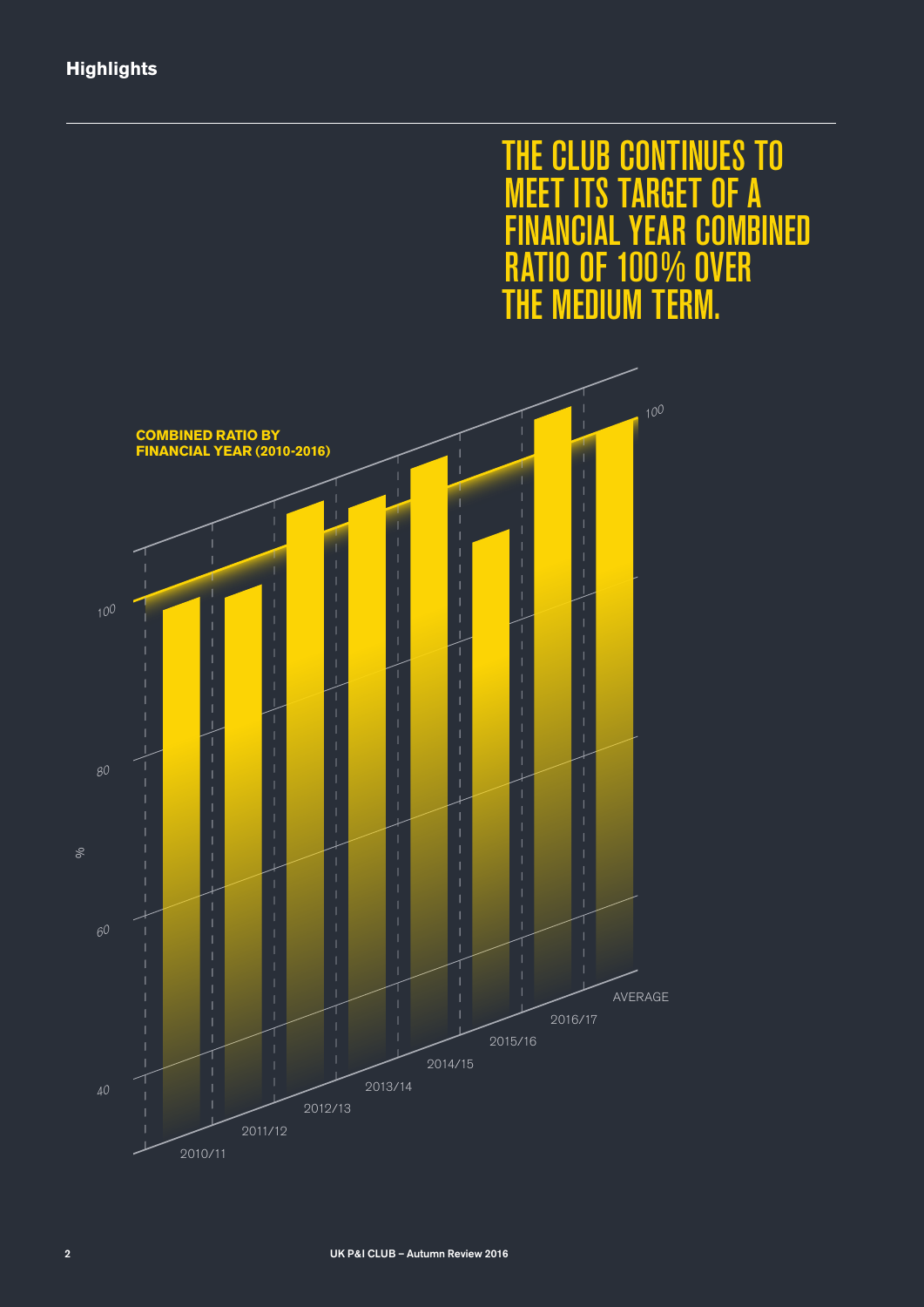# SCALE IS AN IMPORTANT FACTOR IN THE ECONOMY OF ANY P&I CLUB.



**.**<br>REE RESERVES  $2<sub>M</sub>$ 

**CONTINUING TO MEET THE CLUB'S COMBINED RATIO TARGET OVER THE PAST 7 YEARS**

**COWNED ENTERED GT** 

**GROWTH IN OWNED ENTERED TONNAGE SINCE FEBRUARY 2012** 26%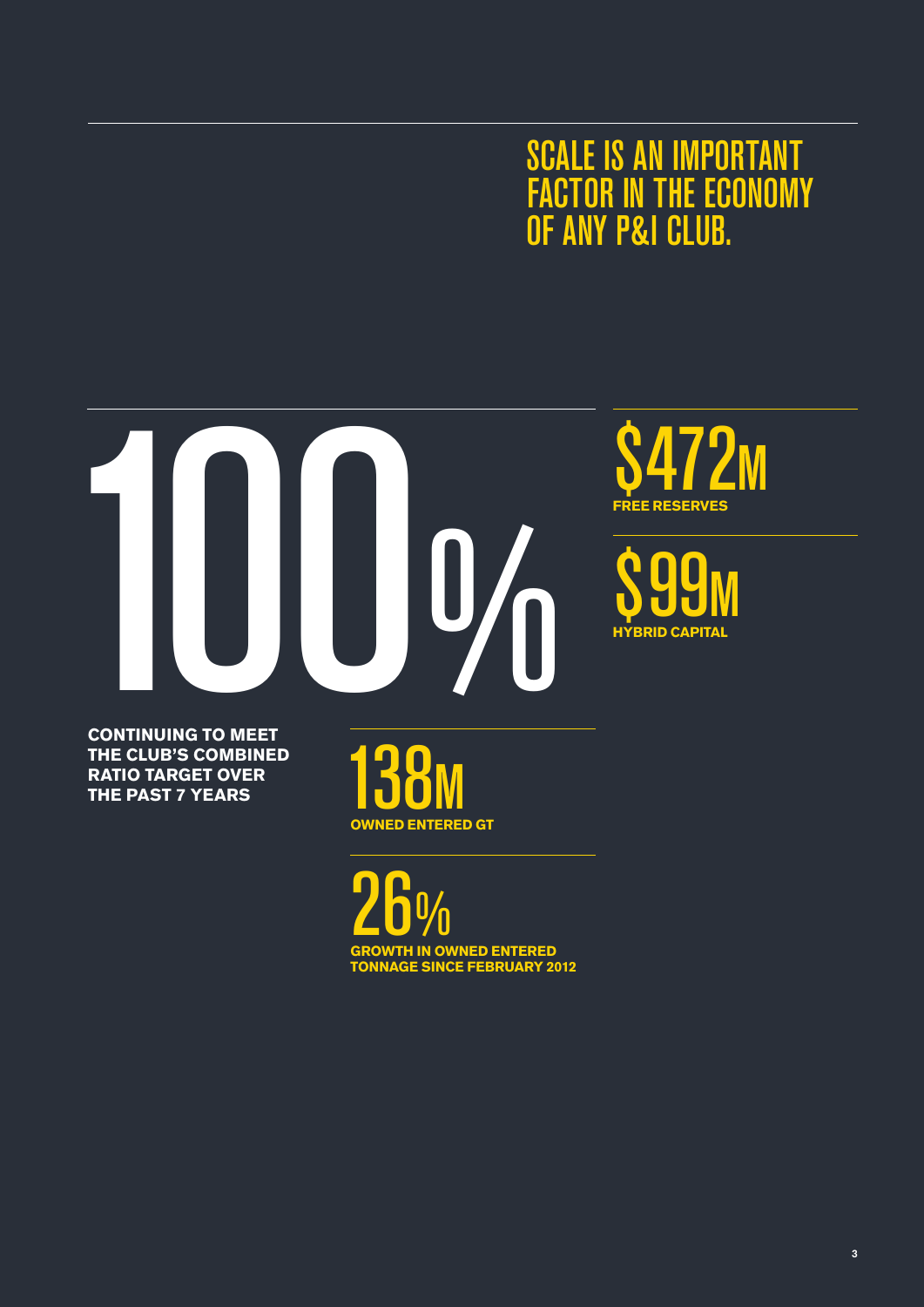

### **STANDARD & POOR'S CAPITAL MODEL RATING**



**2016/17**

4 UK P&I CLUB – Autumn Review 2016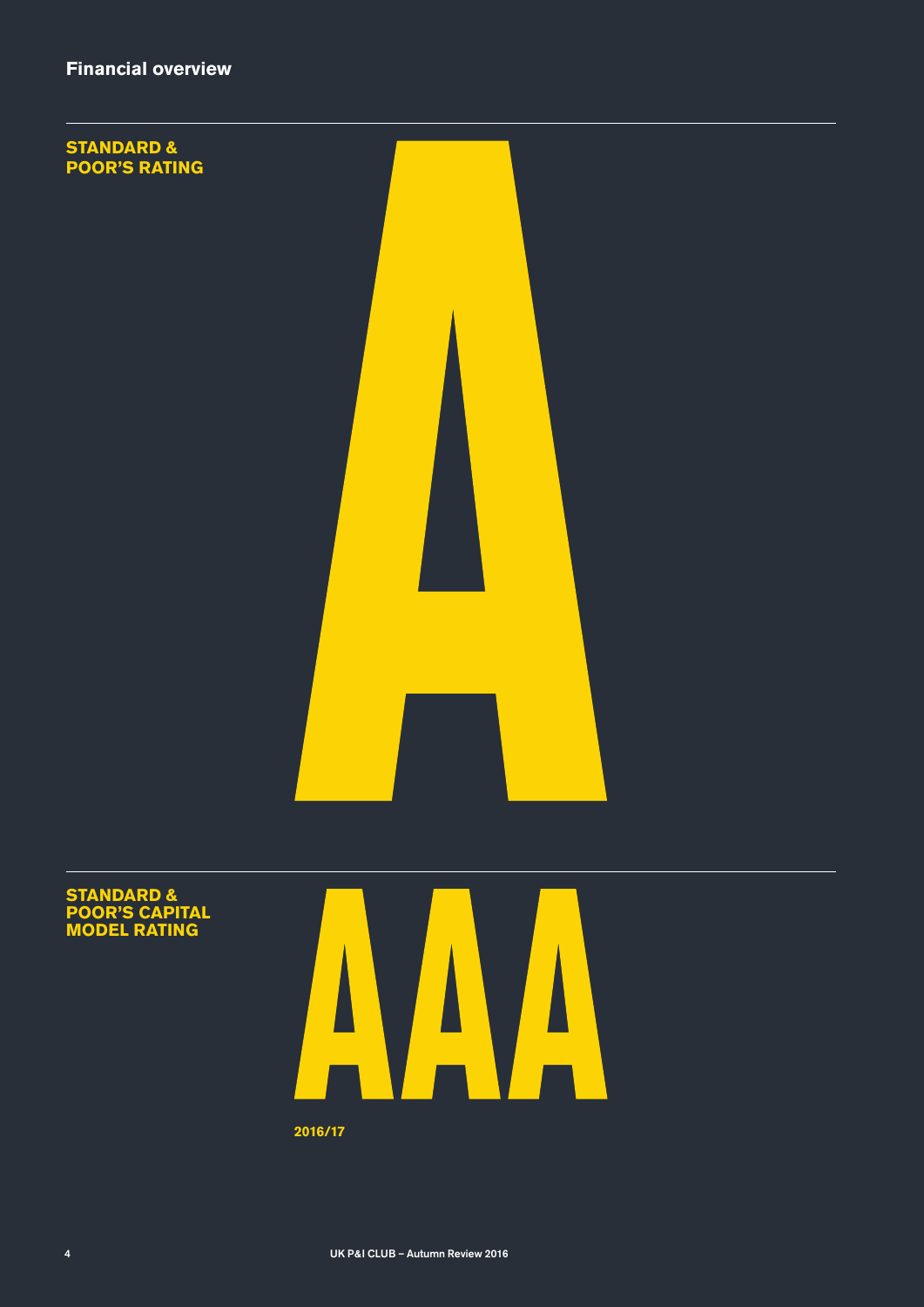The Club's performance over the first six months of the year has been extremely strong.

After six months of the year, total notified claims on the prudently reserved 2016 policy year are encouraging with few large claims within the Club or Pool retentions. Claims on prior policy years have also developed favourably.

The underwriting result has been supported by a strong investment return. The Club's investment portfolio achieved a healthy return of 3.7% over the first six months of the year with global markets performing above expectations.

The Club maintains a matched portfolio which has provided protection against the significant movements in exchange rates between some of the world's key currencies over the first half of the year, particularly between the US Dollar and Sterling. Although a significant proportion of the Club's costs are incurred in Sterling, the vast majority of income is received in US Dollars. The Club has therefore taken the opportunity to lock in savings arising from the weaker Sterling for future years.

After six months of the year, the UK Club holds free reserves and hybrid Capital of \$571 million. This equates to an increase of \$24 million since the previous year end.

THE CLUB'S CAPITAL POSITION IS SUPPORTED BY A CONSERVATIVE APPROACH TO RESERVING AND A SIGNIFICANT CREDIT BALANCE WITH THE POOL.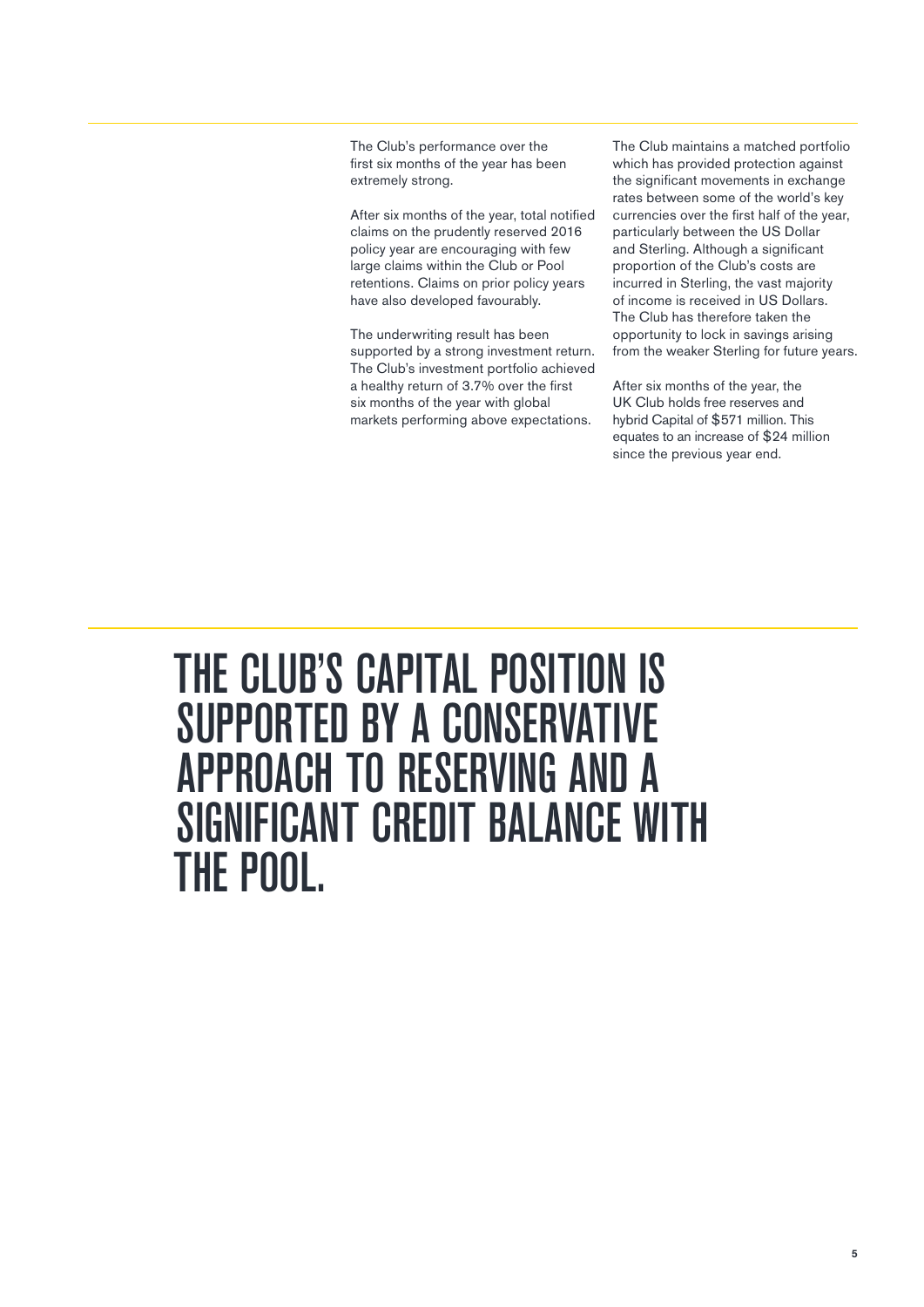

Alan Olivier Chairman

### **THE QUALITIES OF PERSISTENCE AND CREATIVE CASE MANAGEMENT… ARE THE PRODUCT OF THE CLUB'S INVESTMENT IN ITS PEOPLE AND THE KNOW-HOW THAT HAS BEEN BUILT.**

### Claims

The 2015 policy year continues to perform very well and, but for one large claim, would have been on track to equal the 2011 year as one of the best years on record. The 2015 policy year benefited from relatively low incidence of illness and casualty claims, one being driven by the state of the shipping market and the other by more random events.

So far, the 2016 policy year has also shown a favourable experience compared with forecasts. However, there has been a small increase in the number of low value claims in 2016 compared with the last two years. It is too early to draw conclusions but with the average cost of an "attritional" claim continuing to rise at around 4% per annum the club remains aware of the possibility of a more expensive claims environment in the future.

### **Capital**

There has been a modest increase in the total capital of the Club to \$571 million at the half year. The Board of the Club pays close attention to the management of the Club's capital against the background of market conditions faced by shipowners. The approval earlier

this year by the Prudential Regulation Authority of the Club's internal model, which is tailored to the Club's specific needs, has had the effect of reducing our solvency capital requirement. The creation of this model is an excellent example of our determination to steer a course between maintaining a capital strength which delivers long term stability, and ensuring that the Club does not need to hold more of Member's funds than is necessary.

### Risk Management

One of the greatest challenges to the stability of the Club is presented by the incidence of high value claims those with a total cost over \$0.5 million – where a relatively small number can bring, even in an average year, significant volatility to total claims cost. The Club has been active in looking at new, progressive ways of managing this risk, including through rigorous processes of risk analysis and loss prevention, as well as the creation of an efficient reinsurance programme. I am confident that the UK Club stands out amongst its peers for being at the leading edge in the use of these techniques in the industry

### Service

At the heart of our first-rate service lies the quality and experience of our people. Nowhere is this more evident than in the positive results that our Members see in their own claims events. In July, the US 3rd Circuit Court of Appeals issued their judgement in the case of the Athos 1, ruling in favour of the Member in a case which arose in 2004. The qualities of persistence and creative case management that underpin this and the many other positive case outcomes that our Members see are the product of the Club's investment in its people and the know-how that has been built over many decades of leadership in this area. Equally, the Club's underwriting department enjoys the trust and respect of a market which relies on a thorough understanding of risk and pricing, backed up by efficient processes and timely response.

In the coming year, we will be carrying out the next Member's survey aimed at reaching an even better understanding of where we can be taking the Club's service proposition in the coming years.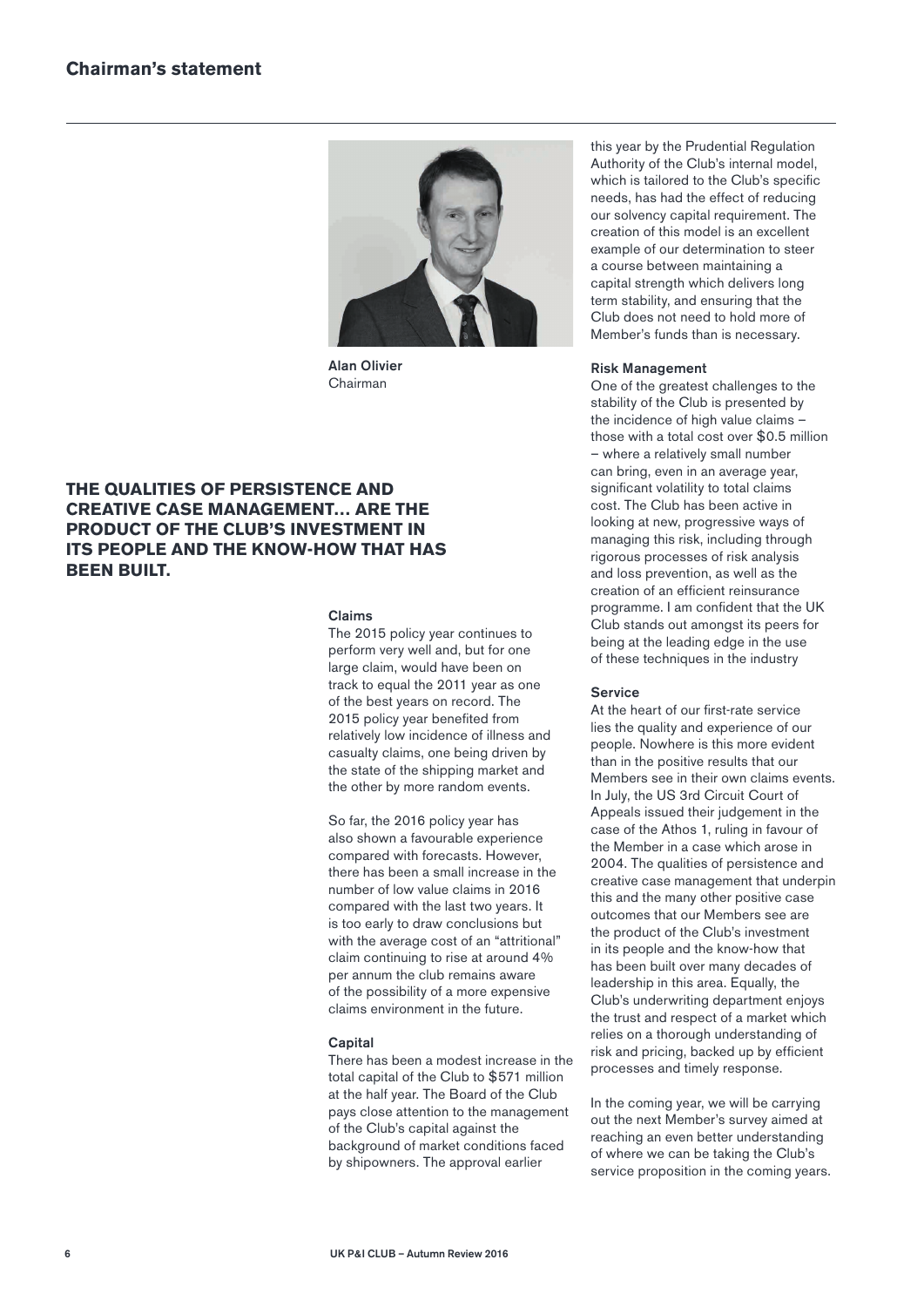### Growth

Six months ago, I reported a positive renewal in terms of a notable increase of quality tonnage. I am pleased to say that interest in the UK Club continues to be evidenced in further growth throughout the year. Scale is an important factor in the economy of any P&I Club, and we are in the fortunate position that the UK Club enjoys an outstanding reputation as a strong, stable and high quality provider of P&I insurance. Existing Members are growing their entries, and new Members are attracted to bring ships to us. However, we have always said that we do not believe in "growth for growth's sake", and the Club maintains its commitment to quality of Membership and robust underwriting as basic principles for the sound management of our mutual Club.

### Governance

At the Annual General Meeting in November, the Membership voted to change the Club's governance arrangements. The changes will enable the Board to meet the growing demands of managing a regulated insurance business without losing sight of the needs of the wider membership. A Members' Committee comprised largely of the same shipowner directors who served on the previous regulated Boards had been created to focus on issues relating to the shipping industry and decisions of the Club on matters that more directly affect the Members. I fully anticipate that this initiative over time, will result in a strong an influential collective voice being heard both within the Club community and also more widely in the industry.

Separately, the decision of the British electorate in the UK Referendum to leave the European Union may require the Club to establish a presence in Europe to enable it to write business for Members whose base of operations is in a country in the EU. Your Board is considering options for the location and scale of such a presence, and will make a decision which takes into account the practical implications of continuing with management operations both in London and in Bermuda.

In the course of this year we have said farewell to Smain Ghomri, Costis Kertsikoff, Y.C. Ng, Paul Pathy, Kathryn Siggins and Hideyuki Takahashi, who have loyally and energetically served the Club since their election to the Board. We thank them sincerely for their contribution to our business.

### Looking forward

It was a great disappointment to me and my fellow Directors that we could not achieve agreement with the Britannia Club on the terms of a merger. However, the fundamental ideas of capital efficiency, economies of scale and investment in value added services on which we based the merger initiative remain valid. Members should feel assured of our continued dedication to these objectives.

### **THE CLUB INTENDS TO MAINTAIN ITS COMMITMENT TO QUALITY OF MEMBERSHIP AND ROBUST UNDERWRITING AS BASIC PRINCIPLES FOR THE SOUND MANAGEMENT OF OUR MUTUAL VENTURE.**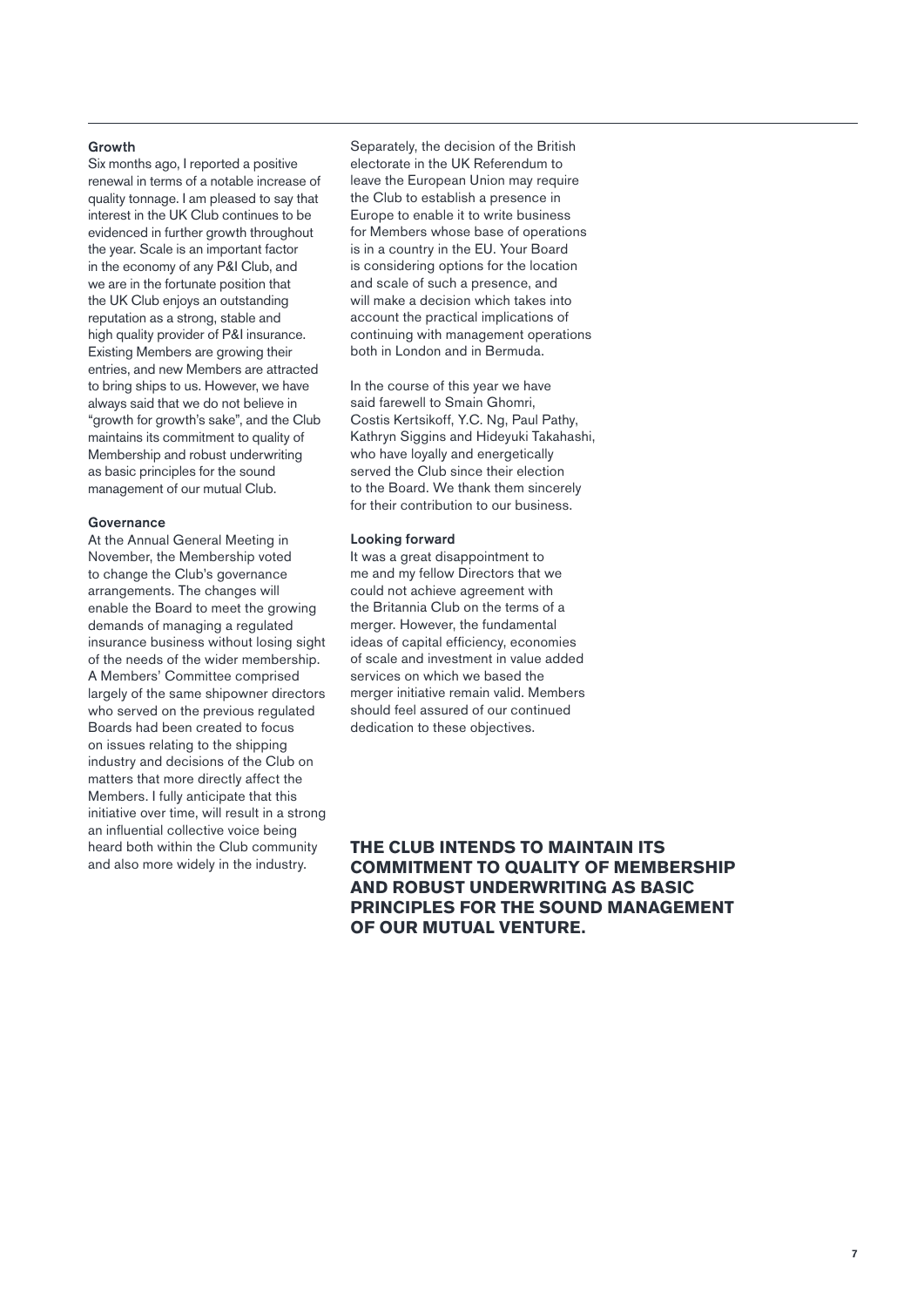

**OVER THE LAST 7 YEARS**

### **Underwriting**

The Club's commitment to robust underwriting is demonstrated by the maintenance of the Club's 100% combined ratio over the last seven years. At the same time the Club has increased mutual tonnage from 109 million at in 2012 to over 138 million gt in November 2016.

Growth could have been faster, had the Club not been committed to maintaining Membership quality. Growth for growth's sake would almost certainly have been at the expense of the combined ratio and Members' capital. The Club declined to quote, at any price, for 67 million gt since 2012. There was no single basis for declining to quote but common factors were loss history, port state records, creditworthiness concerns, high fleet age, unknown principals, unknown technical managers.

Analysis of every segment of the book ensures the Club's quality criteria are being met. The Board receives detailed annual reports on fairness across the diverse membership and monitors that no one group of Members is subsidised by others over time. From our analysis, it is apparent that the strains of the shipping markets, have caused some stresses, in particular the mid-size dry bulk carrier segment. The operational challenges these owners face have led to an increase in claims, some of which may require premium or terms adjustments, plus refocusing of the Club's own loss prevention to assist Members. The underwriting performance of all other major trades is in balance.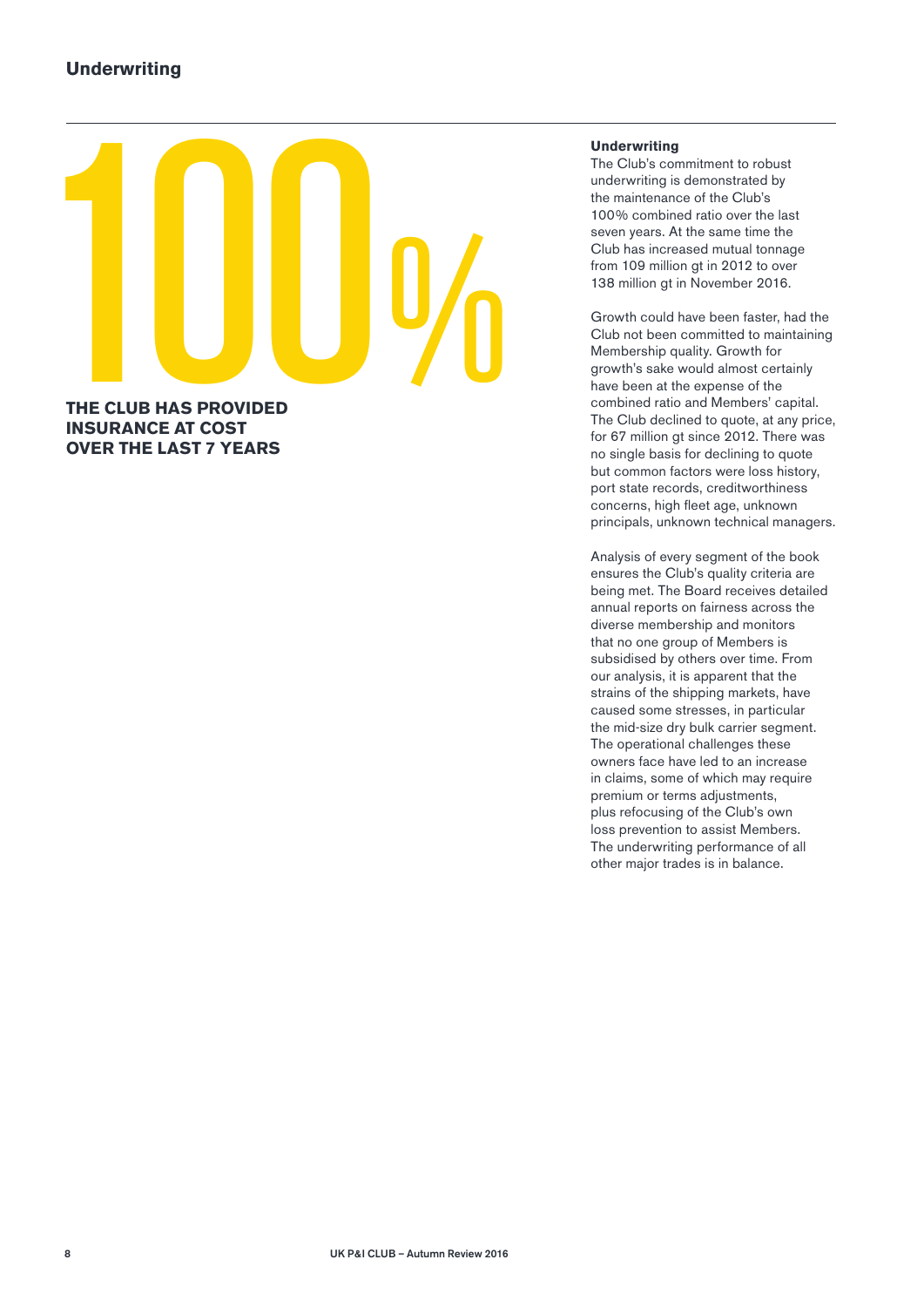In terms of the Membership profile, the Club is above market share in the energy transport trades relative to the world fleet. Whilst the potential for environmental claims remains, regulatory and operational quality standards are exceptionally high and the claims history in recent years is positive. Currently, all ships entered in the Club that trade internationally in the clean, crude, LPG and LNG sector participate in the SIRE inspection regime, permitting a reduced level of inspections of these ships by the Club's own Ship Inspection Department.

When agreeing their P&I premium levels, shipowners accept that their mutual P&I clubs must collect sufficient premium to cover routine claims. However, average size claims only represent the tip of the P&I claims exposure iceberg. An average UK Club cargo currently costs about \$22,500 whilst an average illness claim costs

just over \$29,000. Clubs though, need sufficient premium for infrequent large claims. P&I insurance has always provided the Members with a way of dealing with random, large claims. In the past, when Club retentions were lower, large claims were pooled and the Club used to allocate a pool cost within a Member's premium.

The use of an abatement layer is an extension of the principles of mutuality, permitting a layer of claims, defined as large claims above \$2.5 million, to be shared fairly. Thus, the risk of a random, high value claim "destroying" an otherwise good loss record is traded for a portion of premium.

In approaching renewals, the underwriters look to assess a premium that reflects the risk a Member brings to the Club for the coming year. The individual loss record plays an important role, as do deductible levels, trends, and claims inflation levels. For example, the Club is currently experiencing annual claims cost inflation of 4% for cargo claims and 8% for illness claims, which affects Members with those types of losses, particularly if a Member's deductible levels are low. With the overall Club underwriting results largely in balance, the 2017 policy year renewal will focus closely on individual performance, whilst still recognising the difficult shipping markets in which many Members operate.

Combined ratio by financial year (2010-2016)



Financial year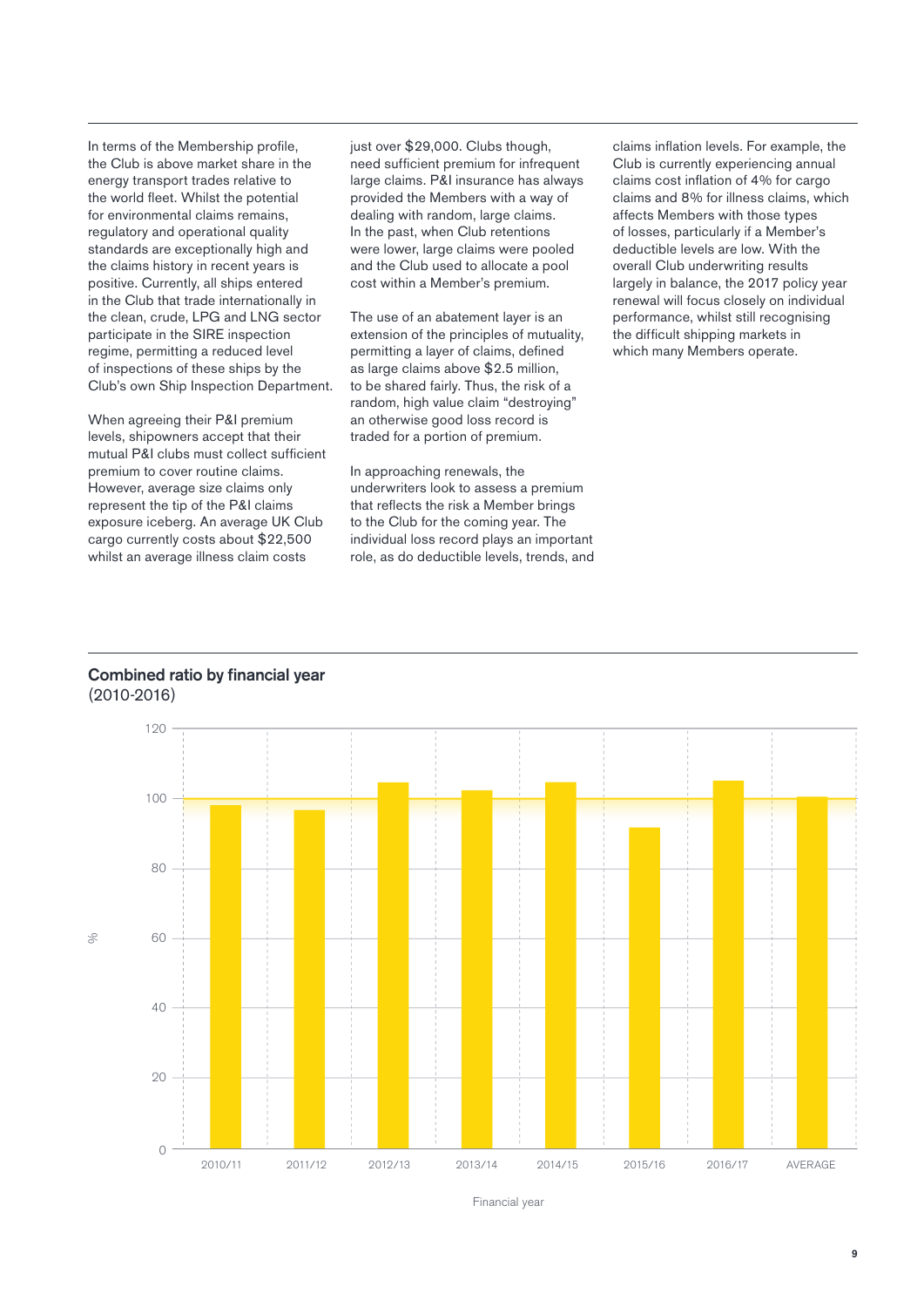### **Claims**



### **PEOPLE RELATED CLAIMS WHICH REPRESENT HALF OF ALL ATTRITIONAL CLAIMS, HAVE REDUCED IN SIGNIFICANCE IN RECENT YEARS AFTER STRONG GROWTH PRIOR TO 2007.**

The total cost of claims notified to the Club over the first six months of the 2016 policy year has been encouraging. This follows the exceptionally favourable 2015 policy year which had very few large casualty claims.

The total cost of casualty claims is more variable than other claims categories as many larger claims tend to fall into this category. Other claims categories show greater stability.

The relative cost of each policy year after six months development, analysed by size of claim, demonstrates continued stability within the cost of smaller claims. The variation in overall cost of each year is driven by the number and severity in large claims and the Club's pooling contribution.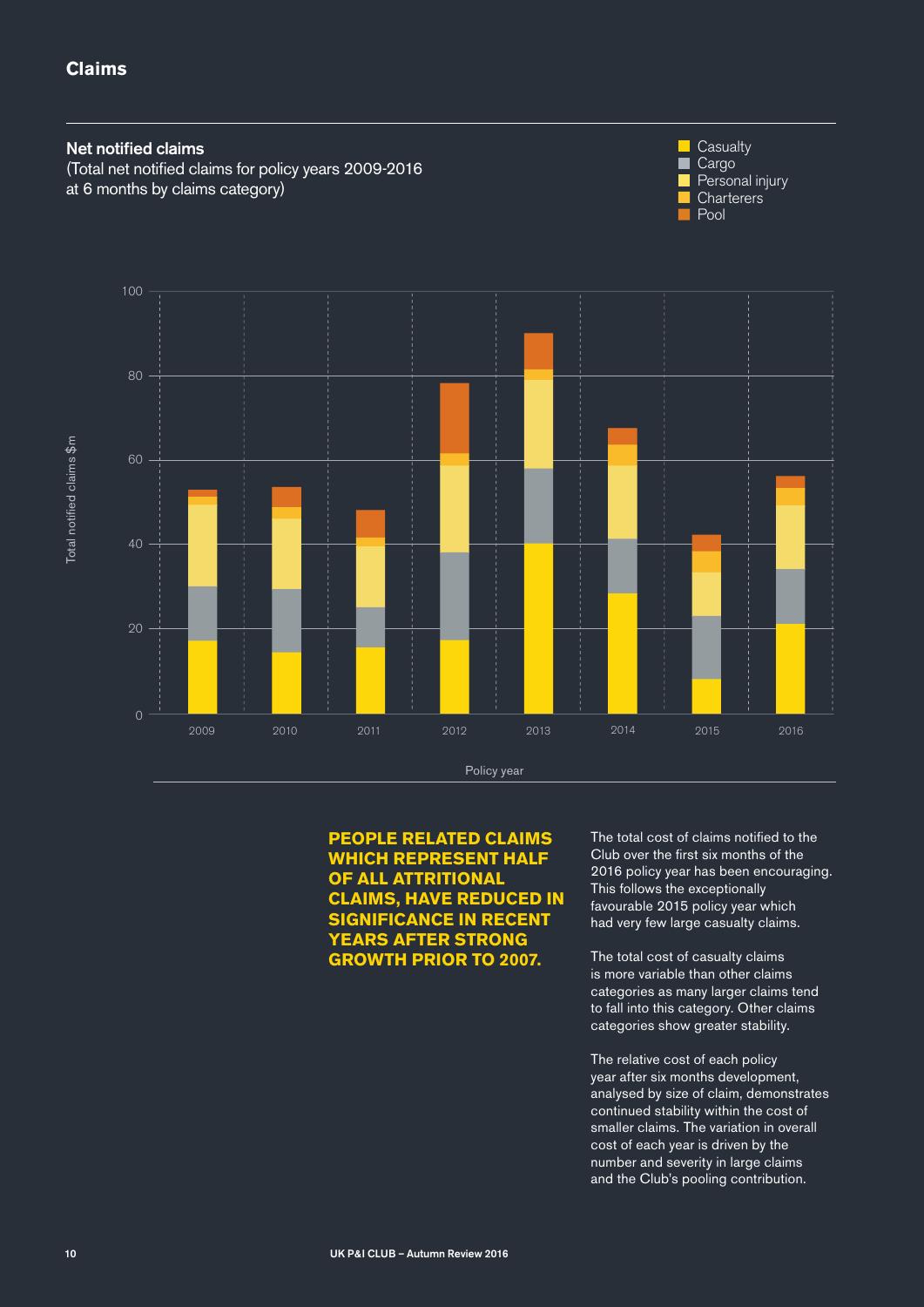# CASUALTY CLAIMS THE TOTAL COST OF CASUALTY CLAIMS IS MORE VARIABLE THAN OTHER CLAIMS CATEGORIES.

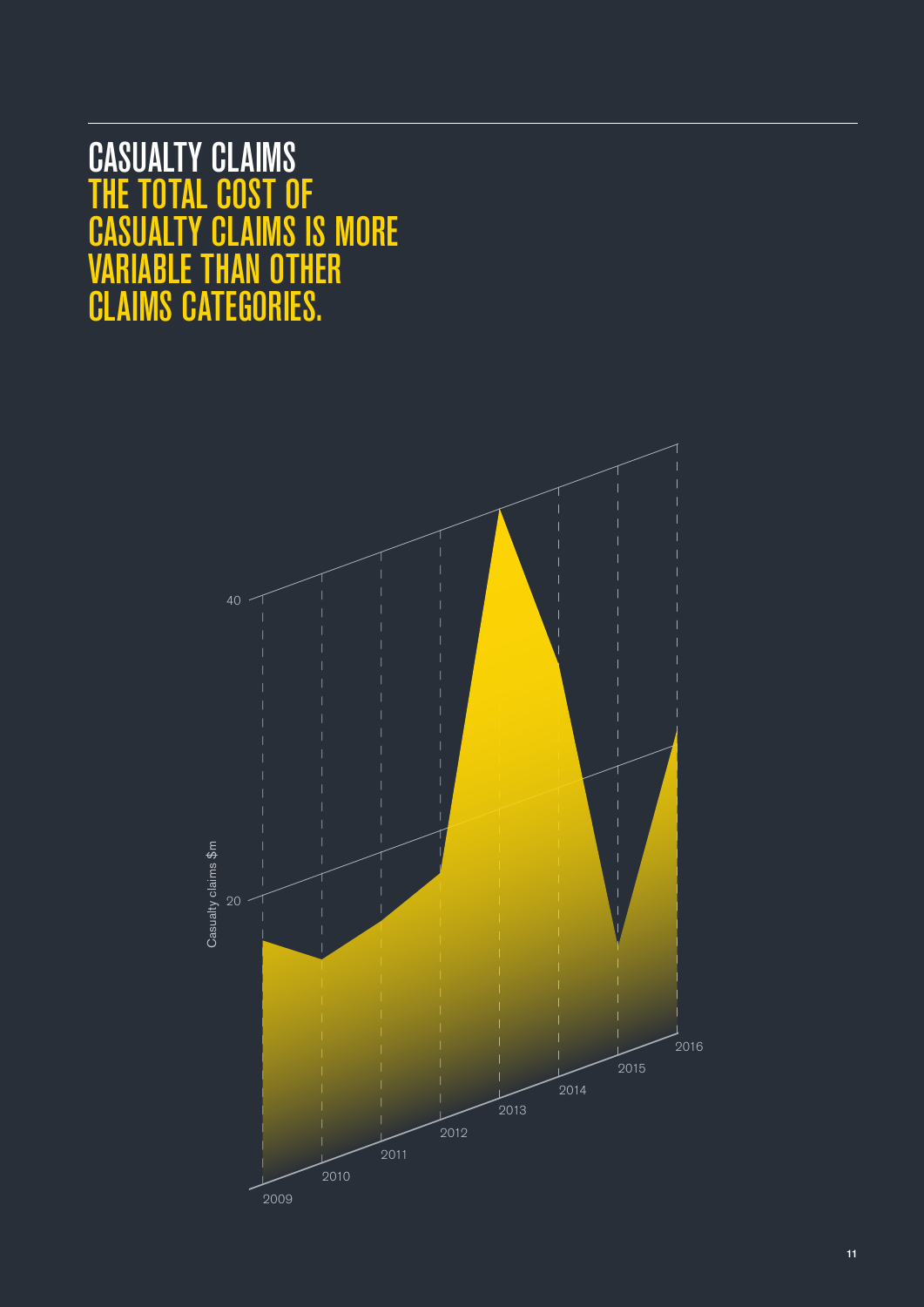

Six months into the 2016 policy year there is limited data available with which to estimate the outcome of the year. Estimates are therefore prudent. However, the total cost of claims notified to date has been encouraging and is broadly in line with the 2009 and 2010 policy years, both of which were favourable years for the Club.

The vast majority of claims notified to the Club have a cost below \$0.5 million. The high frequency of these claims, nearly 300 every month, means that the total cost is less susceptible to individual claims and relatively consistent from year to year unless either the number or the average cost of claims changes.

Over recent years the number of claims presented to the Club has fallen steadily despite growth in entered tonnage. This reduction has been driven by a variety of factors, some within the control of the Club, such as risk selection and individual deductibles, and some outside the control of the Club, such as the impact of the macro-economic environment on the global economy.

Although the longer term trend continues to be down, the claim frequency in the first six months of the 2016 policy year was slightly higher than in the equivalent period of the very favourable 2015 policy year. The change is not significant and the claims environment overall continues to be benign.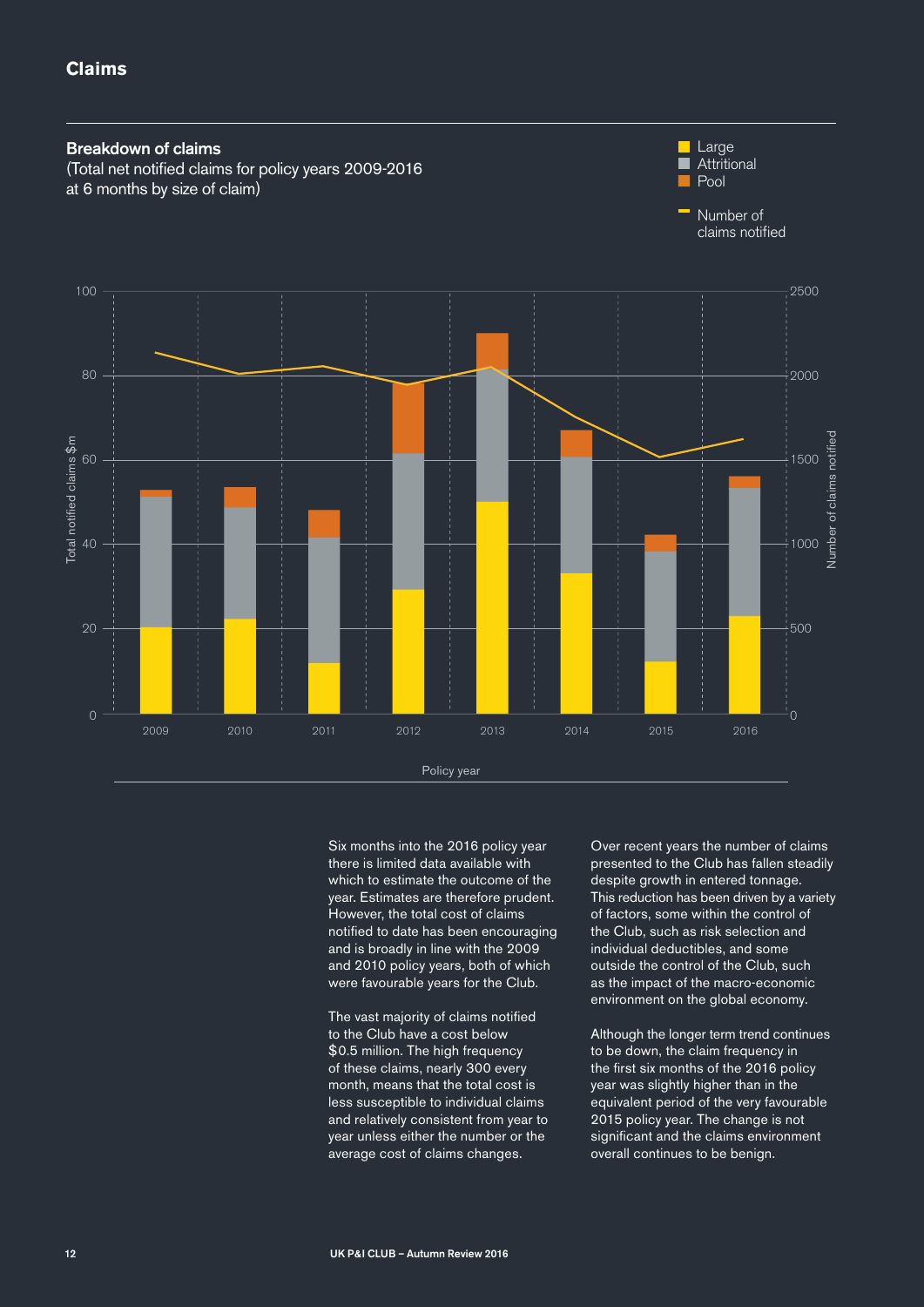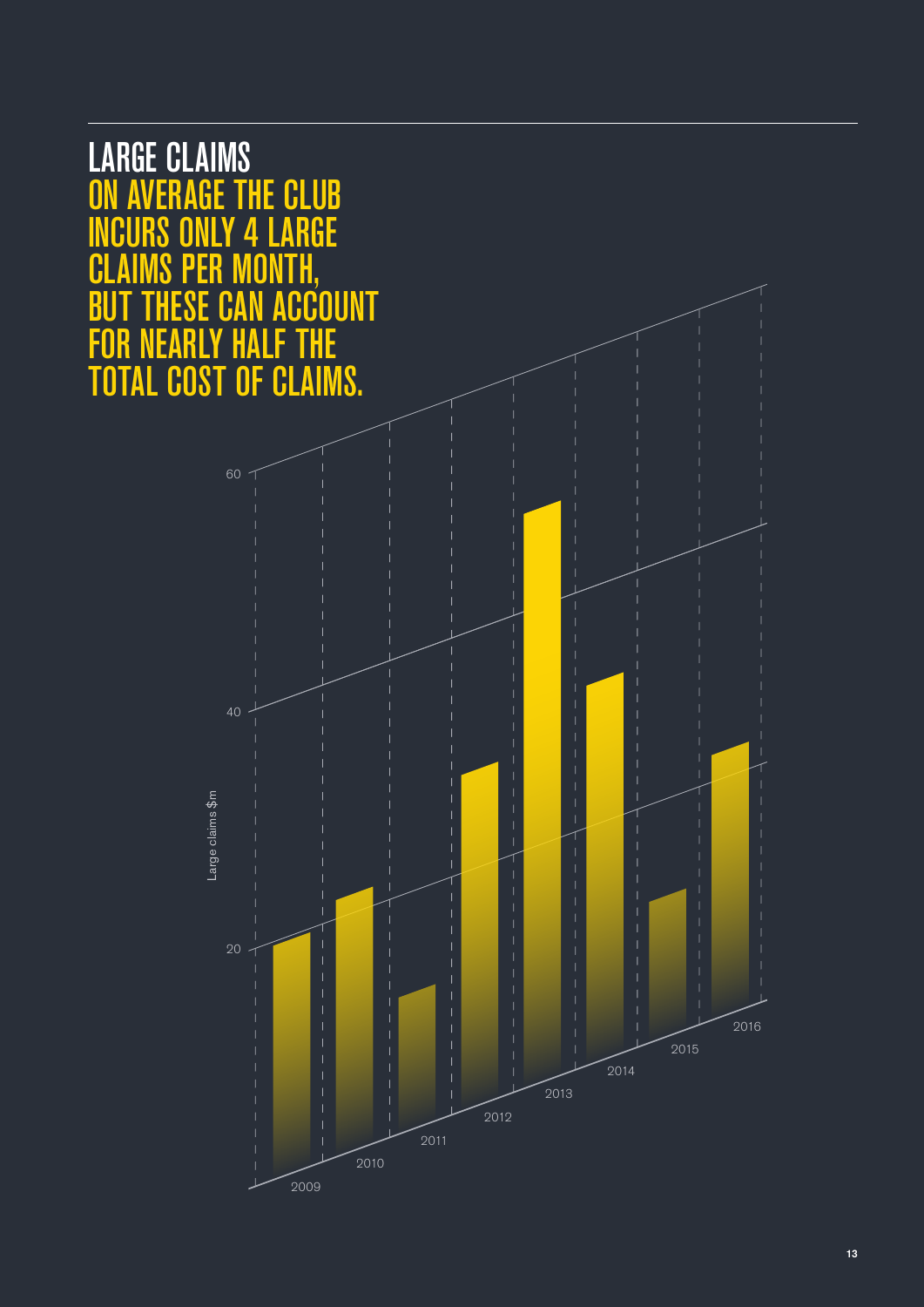### **Claims**

Average cost of an attritional claim <\$0.5m (by policy year)



# $\Lambda$ NIT SUSTAINED INCREASE IN CLAIMS FREQUENCY WOULD LEAD TO SIGNIFICANT ADDITIONAL COST FOR THE CLUB.

The average cost of claims across all categories is increasing although people related claims, such as crew injury or illness, have tended to inflate more rapidly.

As reported in previous reviews, the number and severity of large claims (those with a total cost over \$0.5 million) continues to have a significant impact on the overall cost of a policy year. Although the frequency of such incidents is low, the cost, in an average year, is nearly half of the total claims cost of the policy year.

The relatively small number of high value claims brings volatility to the total claims cost. The Club continues to purchase reinsurance in order to both protect itself from this volatility and reduce the amounts of Members' money it is required to hold as capital.

The cost of large claims in the first six months of the 2016 policy year was favourable although considerably higher than the exceptional 2015 policy year.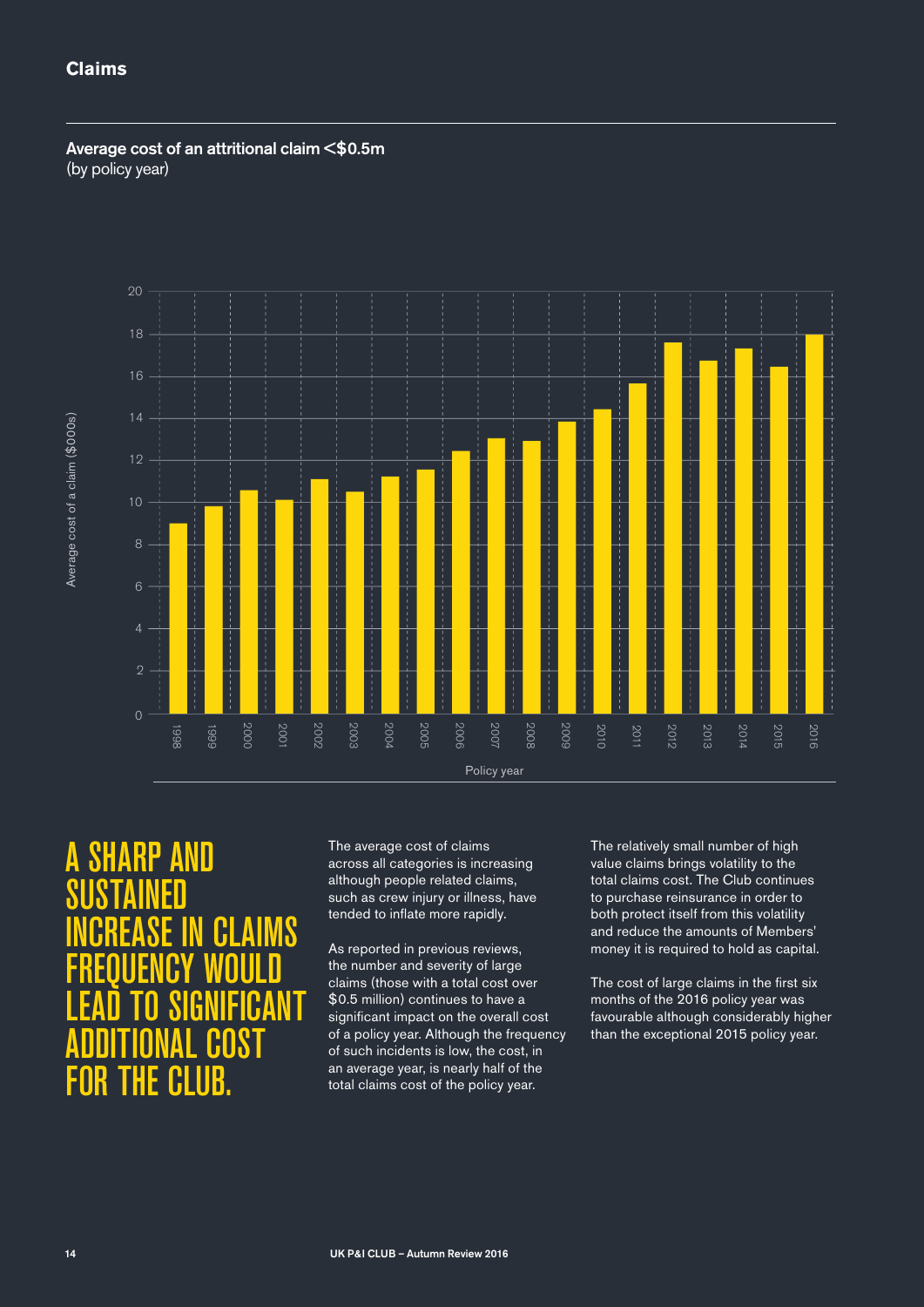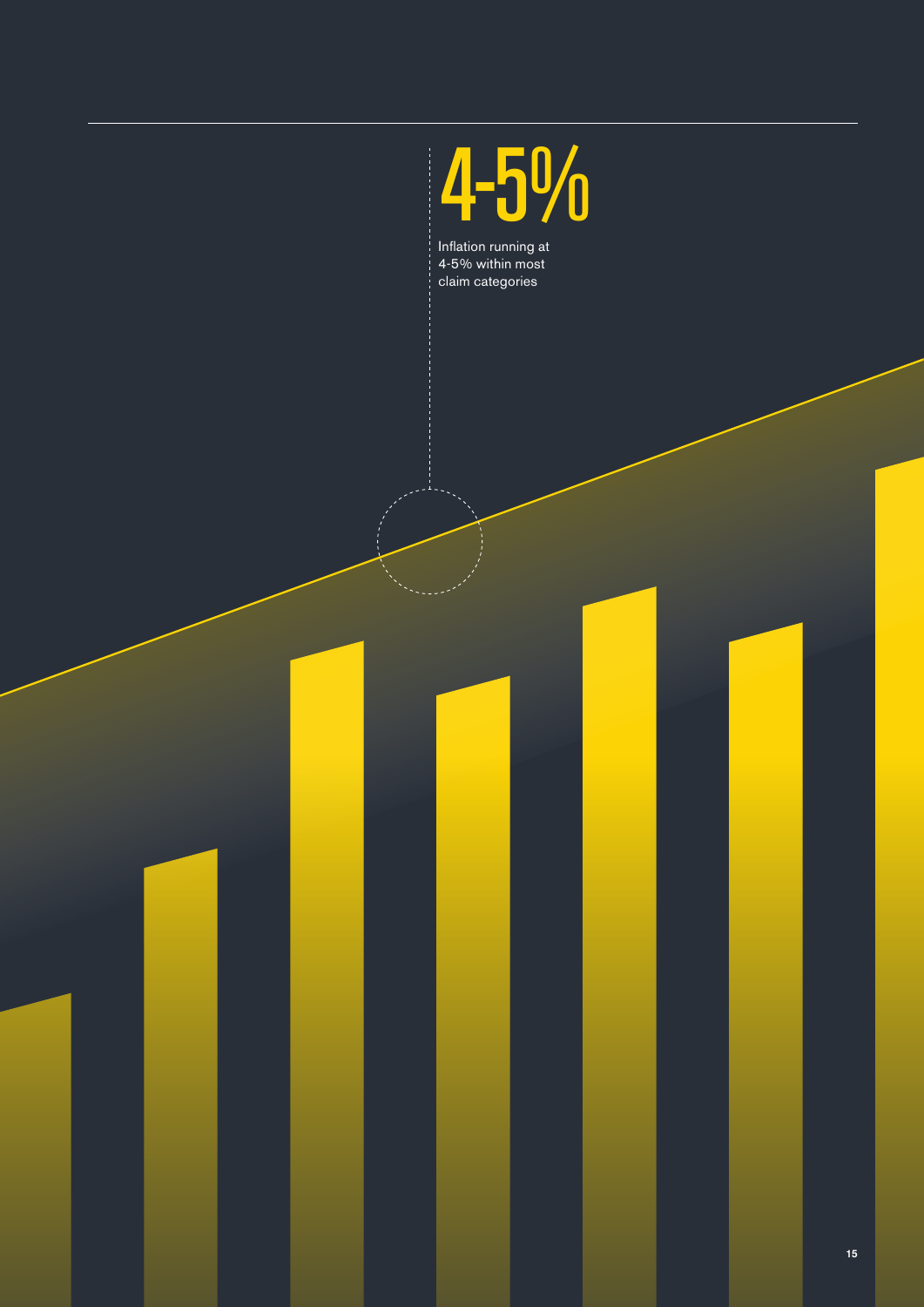TOTAL POOL COSTS OVER THE FIRST 6 MONTHS OF 2016 POLICY YEAR IS RELATIVELY LOW.

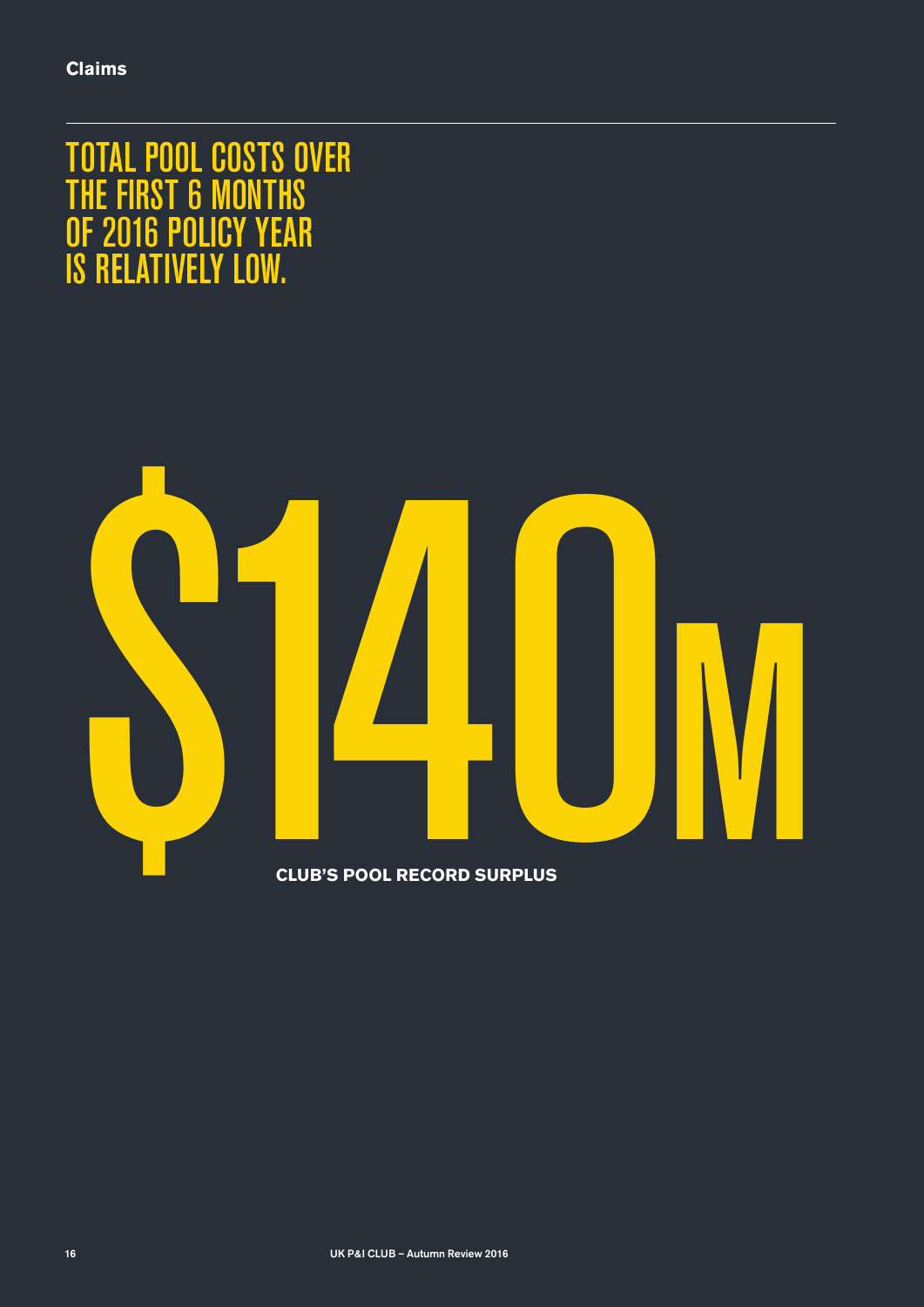### Club contribution to pool claims at 6 and 18 months (by policy year)





The Club has an excellent record in respect of the largest claims in the P&I industry and has not notified any claims to the Pool since 2013. The contributions made to claims notified by other Clubs has therefore generated a significant surplus on the Club's Pool record of over \$140 million. This surplus does not form part of the Club's capital but serves to reduce the Club's future pool contributions.

Over recent years, the Club's falling contribution rate has shielded the Club from the increasing costs and volatility arising from pool claims. As a result of the Club's pool surplus, the Club's contribution to Pool claims is around 4% below its market share.

When considering the premium requirement for the coming year, the Club seeks to call sufficient premium to meet the forecast claims cost of an average year given the Club's risk profile. In order to establish the likely future cost of claims, the Club has invested in its internal model to improve understanding of the link between risks accepted and likely claims experience.

In order to maintain the Club's breakeven underwriting record, premium rates must react to the growth in cost through claims inflation.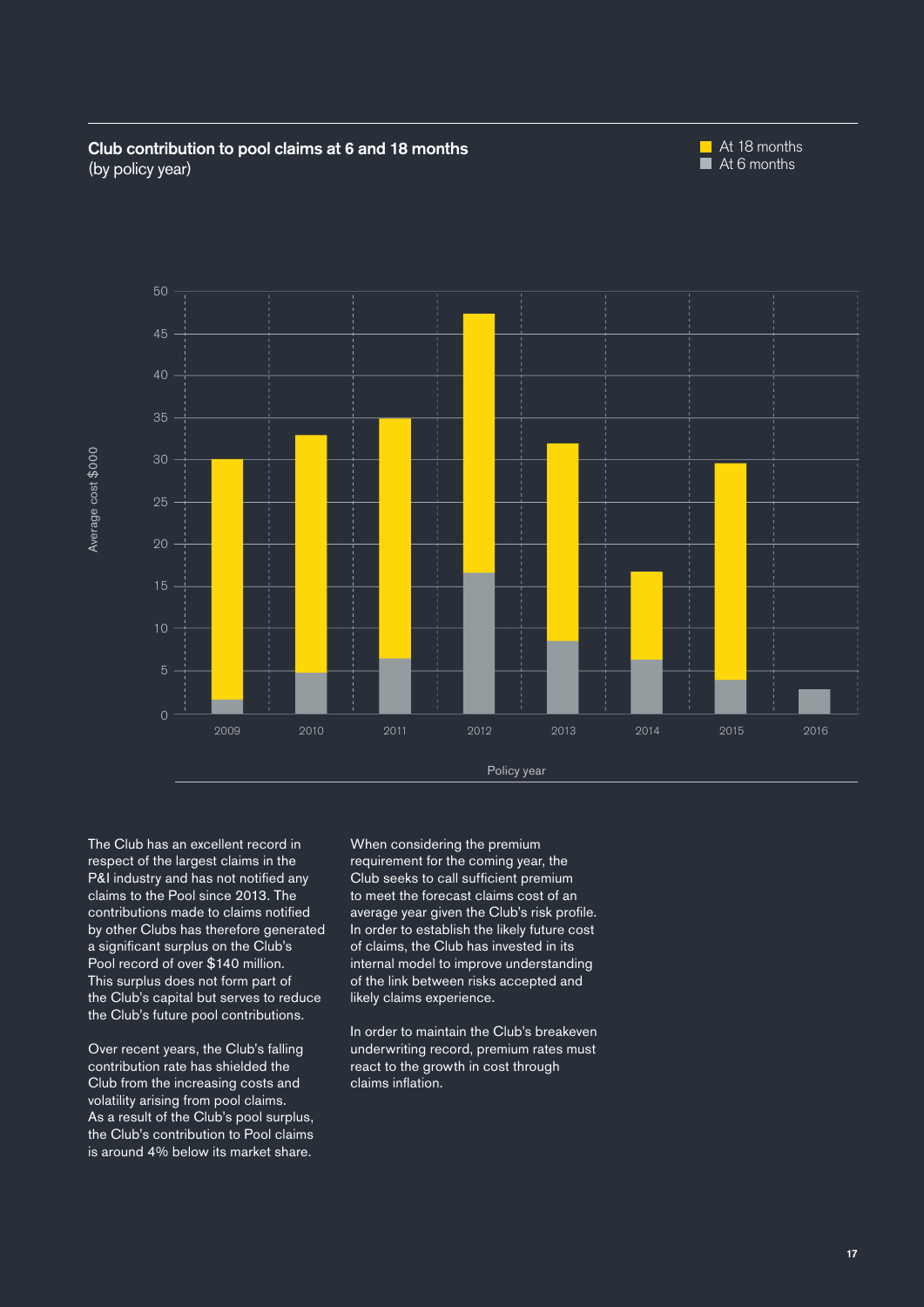### **Governance**

For many years, there has been wide representation of the Membership in the governance of the Club, with 33 of the possible 35 Board directors drawn from representatives of entered fleets.

However, the regulatory environment has changed to favour much smaller boards, comprised of persons with well-developed technical insurance knowledge, increasingly required to devote more of their time to regulatory matters. These developments have not been particularly well suited to the mutual structure.

The Club has therefore considered how best to meet regulatory expectations, while still being able to benefit from participation in its governance by senior representatives from a wide variety of Members.

Existing directors agreed that the right approach would be to introduce a Members' Committee to focus on representing the view of Members on matters of mutual interest relating to shipping and related liabilities, while leaving regulatory matters to a board of reduced size. The new arrangements took effect from the Annual General Meeting on 19th November, and the plans for the Committee have already prompted expressions of interest from ship owners willing to contribute their views and expertise on shipping matters, but who do not have the time to undertake the full duties of a Director.

### Industry Issues

The Managers provided throughout the year website information to Members, and regular reports to the Boards, regarding industry issues involving maritime liability, many of which were the subject of work carried out collaboratively in subcommittees of the International Group (IG).

The Managers contribute to many aspects of the Group's affairs, providing the current chairman of the IG Managers, the chairmen of a number of influential IG subcommittees, and participants in many other subcommittees. The UK Club continues to be a strong supporter of the mutual system and places great value on the continuing ability of ship owners through the IG to have a voice at IMO and to influence the development of international maritime law.

### Ballast Water Management Convention

The Ballast Water Management Convention was adopted by IMO in 2004 and will enter into force on 8th September 2017, being twelve months after ratification had been achieved by at least 30 states representing at least 35% of global tonnage.

The Club has been participating in the work of an IG Working Group to study the requirements of ballast water legislation and to assess the implications of new ballast water regulations for the Club's cover, having regard to potential liabilities for fines or for environmental damage claims.

The UK Club has recognised from the outset that this is a Convention where technical complications provide a compliance challenge for ship owners and that it is therefore entirely appropriate, and in the mutual interests of Members, that the Club should adapt its cover to respond to the new risks. We hope that all IG Clubs will take a similar view, reinforcing the continuing value of the mutual system for ship owners.

### Maritime Labour Convention

Last year's review noted that the Board had decided that the Club should provide enhanced financial security which would be required to respond to up to four months unpaid wages, to be included in amendments to the MLC expected to take effect by January 2017.

During 2016, the IG's MLC Working Group considered a number of technical issues relating to provision of cover, provision of financial security in respect of wages, repatriation liability on abandonment, and reinsurance of aggregate exposure.

A common form of wording has been developed for Clubs to express the terms on which MLC Financial Security Certificates can be provided, and the details of the Certificates themselves have been discussed extensively with States through a Correspondence Group set up by the IG.

Unlike other international conventions in shipping, where the Flag State issues a certificate to confirm that financial security is in place evidenced by a 'blue card' from a P&I Club, the MLC Financial Security Certificate is issued by the Club itself.

Full details have been provided in a comprehensive FAQ and circular (16/16) issued to Members on 7th October 2016.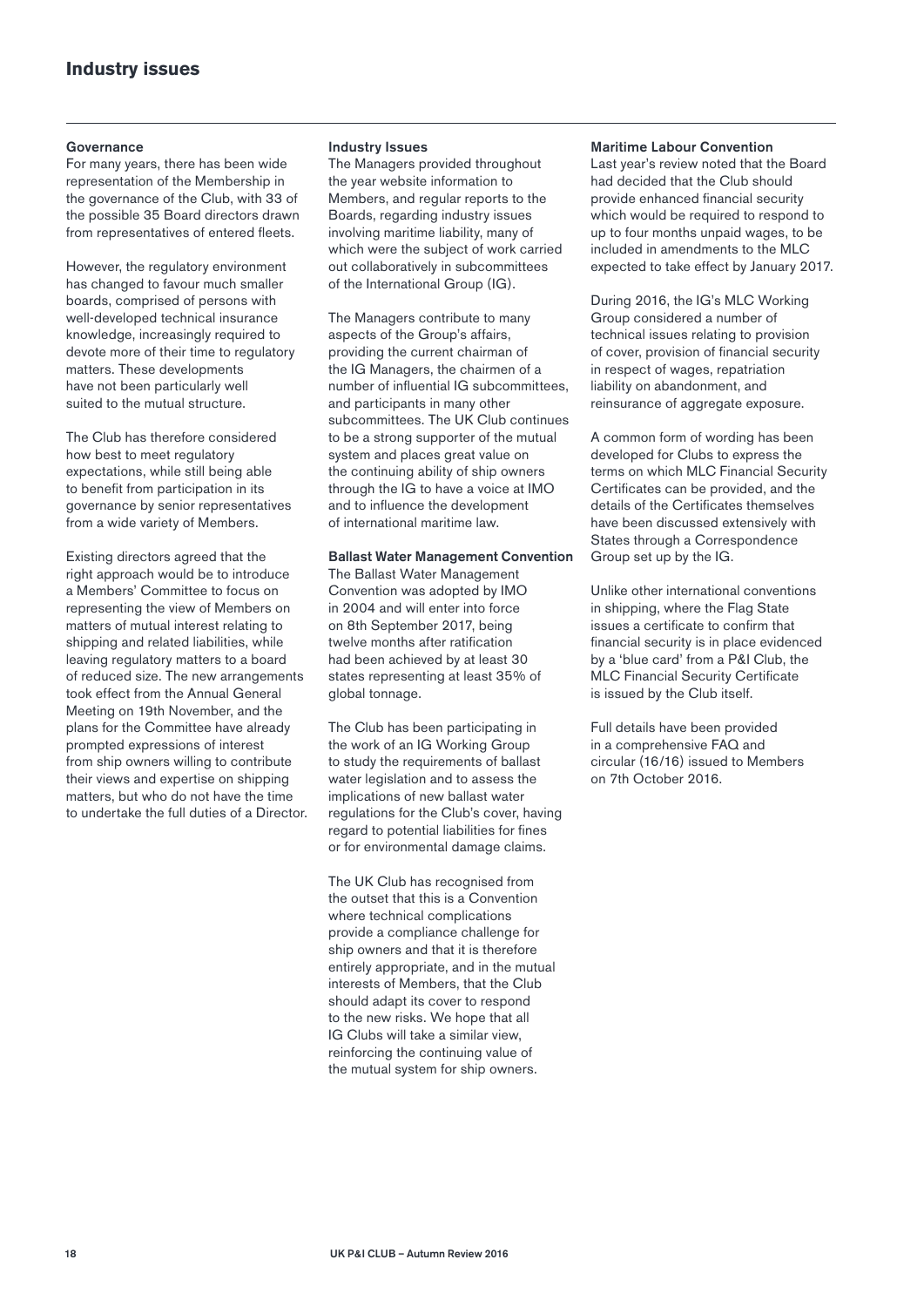### **Sanctions**

Sanctions were a matter of interest in 2016 for a number of Members as charterers began to look for trading opportunities in Iran, following the announcement on 16th January 2016 that Iran had altered its nuclear program in accordance with its JCPOA obligations, taking measures designed to ensure that its nuclear programme would be restricted (at least for a period) to peaceful purposes.

However, while the Clubs found themselves newly permitted to insure certain Iranian related risks, US primary sanctions continued to affect US domiciled companies on the IG's reinsurance programme, creating a risk of shortfall in recovery that in some circumstances would have fallen back on the ship owner. This was rapidly identified as a risk not confined to Iranian ship owners or those trading to Iran, but one potentially affecting any owner who might incur a claim with an Iranian connection through collision, transhipment or other fortuities.

An interim solution was put in place by the purchase of back-up reinsurance, outside the US, to ensure that, for a claim of up to approximately \$1 billion, any potential reinsurance shortfall could be covered, with arrangements to use supplemental pooling for any further shortfall. However, the longer term objective is to secure adequate licencing arrangements, so that the global P&I cover that is essential to maritime trade operates without risk of being prejudiced by the fortuity of an Iranian nexus to a claim.

Sanctions remain a popular instrument for governments to exert influence by economic pressure, with Russia, Syria, South Sudan, North Korea, all having been targeted in 2016.

### STOPIA and TOPIA Review

Members who carry persistent oil in tankers will be aware of the agreements that have been in force since 2006 known as STOPIA (Small Tanker Oil Pollution Indemnification Agreement) and TOPIA (Tanker Oil Pollution Indemnification Agreement).

STOPIA provides for the owner of a ship involved in an oil pollution incident in a 1992 IOPC Fund State to reimburse the 1992 Fund for any compensation it pays as a result of the ship's limit under the 1992 CLC being less than SDR 20 million. TOPIA provides for shipowners to indemnify .<br>the Supplementary Fund for 50% of the compensation it pays under the Supplementary Fund Protocol for oil pollution damage in Protocol States.

The purpose of the agreements was to help ensure that the overall costs of oil pollution claims within the international convention system was shared equally between ship owners and oil receivers, and to encourage ratification of the Supplementary Fund Protocol.

Provision was made to review the agreements after 10 years to assess whether a balance was being maintained or whether measures should be taken to change the agreements. A review of data, conducted in liaison with the IOPC Fund and with other industry associations including INTERTANKO and ICS, showed a larger amount paid by ship owners than by oil receivers during the period 2006 to 2016. However, the overall picture taking account of earlier years and of payments expected to fall due from the IOPC Fund, remains one of approximate balance. It was accordingly decided that no change will be made to either agreement as a result of this review.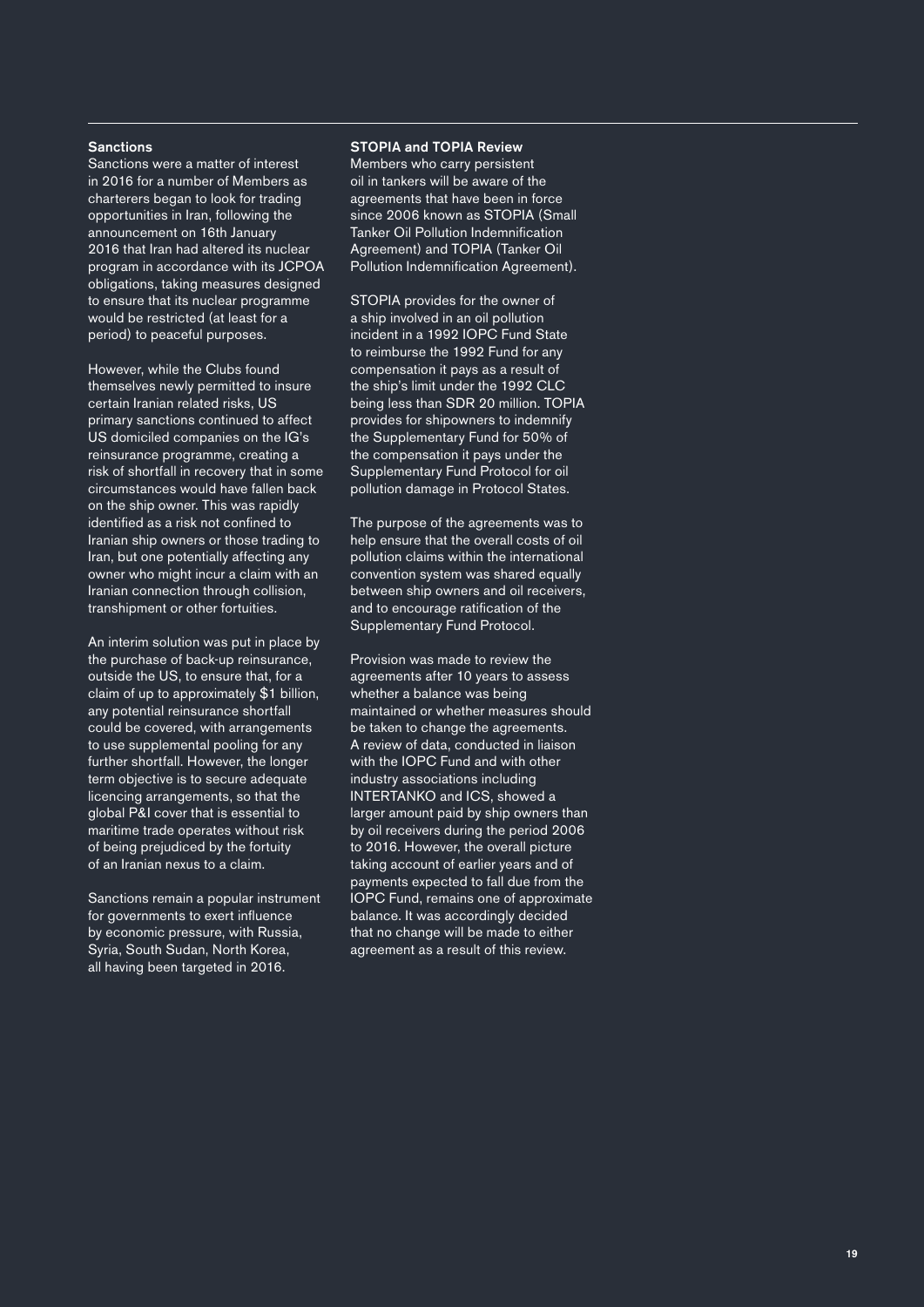# THE CLUB'S PHILOSOPHY **GEMENT GAPITA** TO MAINTAIN STRENGTH WITHOUT HOLDING EXCESSIVE **S OF MEMBER FUNDS.**

Applying this philosophy leads the Club to:

- (a) set a risk appetite to employ all of the capital that it holds for the benefit of its Members;
- (b) utilise risk management techniques, such as reinsurance and capital modelling, to minimise the amount of capital it is required to hold; and
- (c) return capital to Members where possible.

### Free reserves and hybrid capital for financial years (2009-2016)

Hybrid capital  $\blacksquare$  Free reserves



Financial year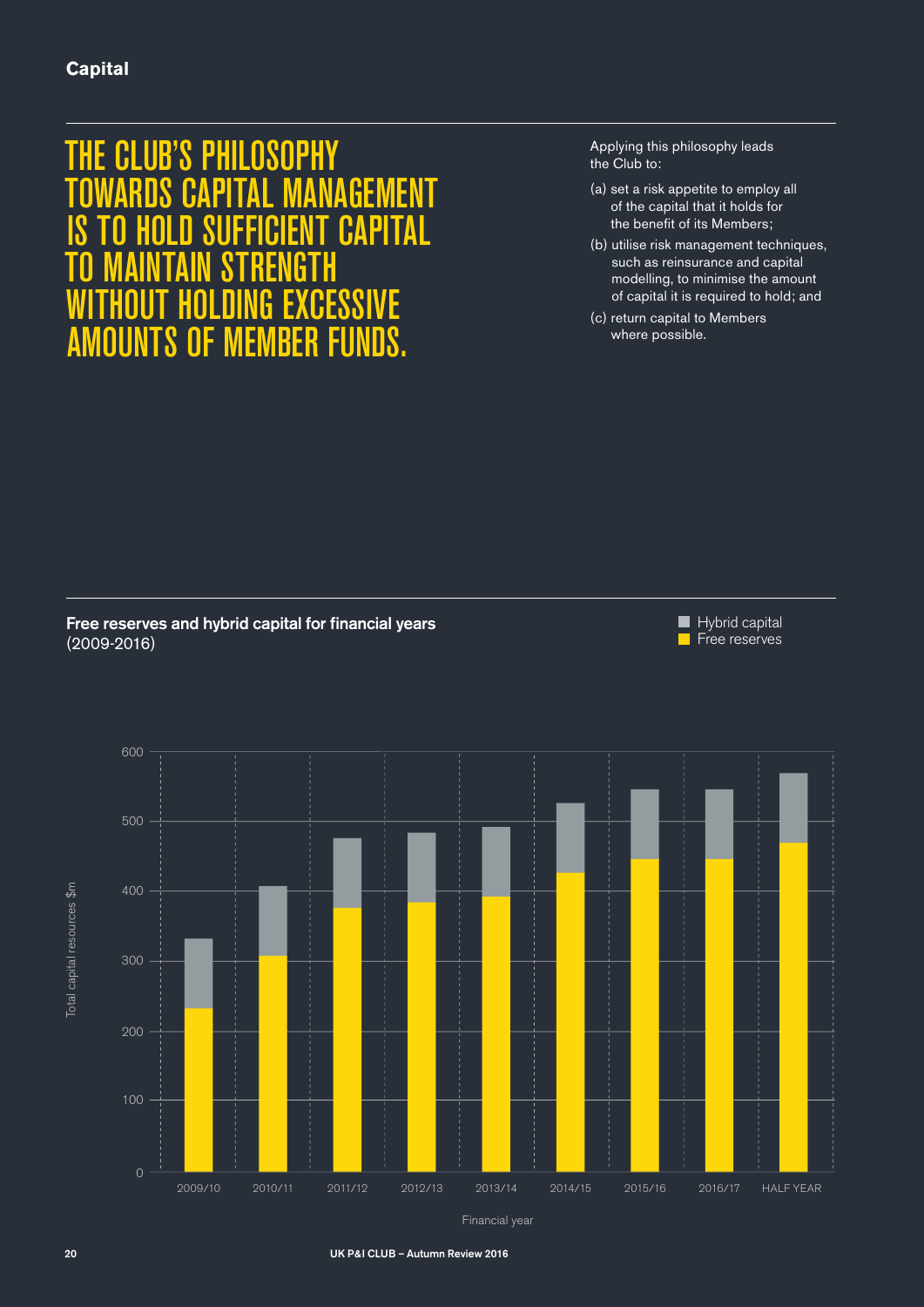### Risk appetite

The Club maintains several capital targets relating to both rating agency and regulatory requirements. Club's target is to hold sufficient capital to meet the various requirements plus suitable buffers. The buffers are designed to enable the Club to withstand a shock event and continue to hold sufficient capital to meet the various requirements.

The graph below shows the Club's capital position compared to the S&P capital models.

Next year the Club will commence public reporting under the new Solvency 2 capital regime. In theory, this reporting will allow Members and their brokers to assess the capital levels of the different IG clubs against the risks they are accepting. Due to the different club structures in the IG, cross-club comparisons may be difficult, but the reporting should inform a discussion about capital redundancy or excessive risk within a club and the levers available to that club when managing its capital.

Total Available Capital



**Credit risk** 

AAA AA A BBB

S&P insurance capital model

 $\overline{O}$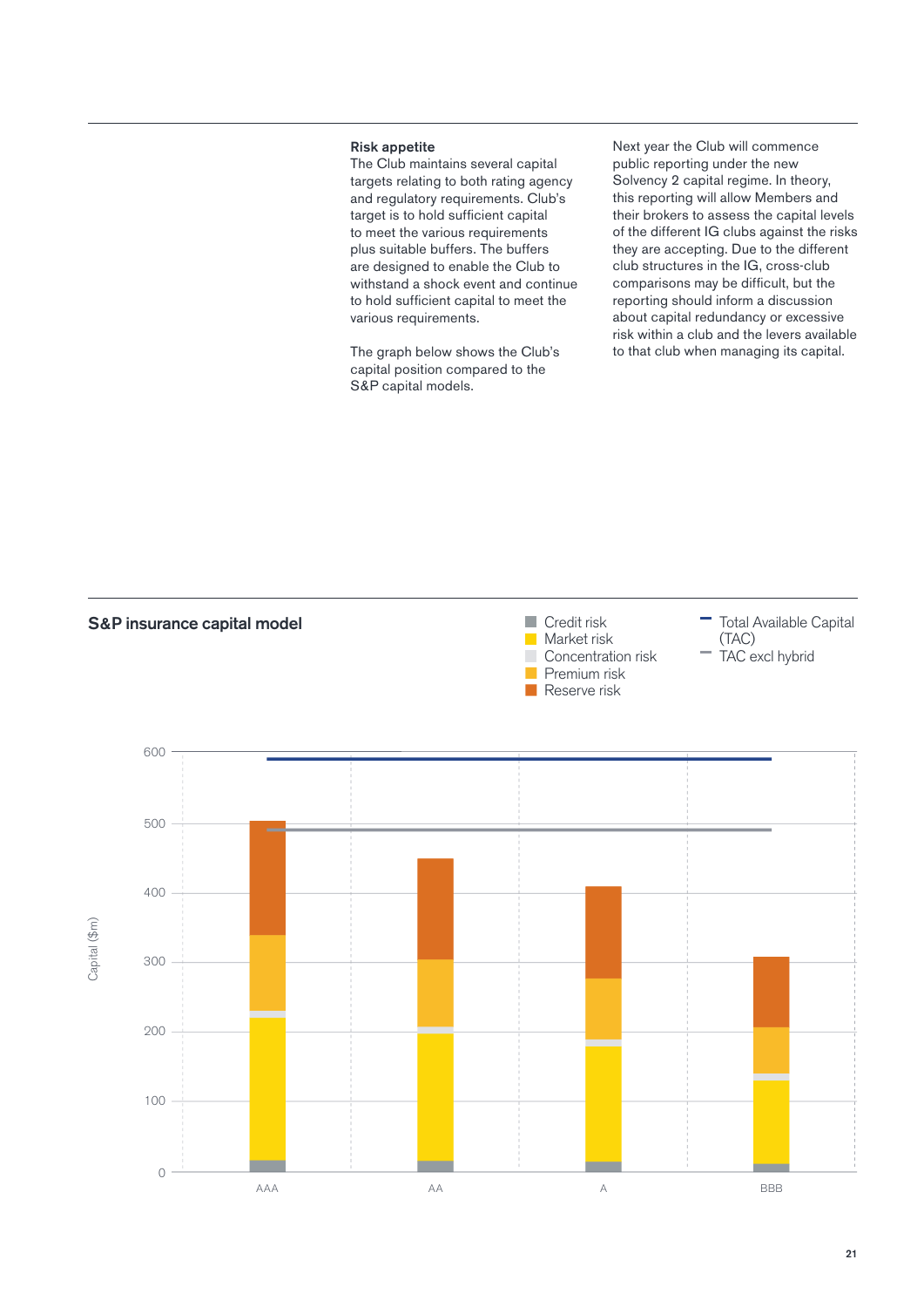# **IL STRENGTH HAS ENABLED** CLUB TO DISCOUNT PREMIUM TWICE IN RECENT YEARS, SO DELIVERING REAL BENEFIT TO THE MEMBERS AS WELL AS INSTILLING CONFIDENCE FOR THE FUTURE.

### Risk management

The Club seeks to make the most efficient use of its capital resources through risk management techniques. Effectively managing the risk of a shock event or series of events enables the Club to hold less of its Member's funds as well as increasing stability and predictability of results.

The Club has developed a sophisticated internal model which considers the specific risks that it faces. Having received approval from the UK regulator, this model can be used to calculate the capital requirement for the Club's insurance vehicle. As the model is specifically calibrated to the risks of the UK Club, the capital that the Club needs to hold is less than if the more general standard factors were applied.

One of the key benefits of this internal model is that it enables the Board to understand the risks that it faces better and more accurately assess the effectiveness and efficiency of reinsurance purchases in terms of capital savings and anticipated net spend.

Supported by this analysis, the Club has purchased a comprehensive reinsurance programme to reduce the risk of capital loss from an extremely expensive claims year – either arising from a high number of claims or exceptionally large claims. Reducing this risk enables the Club to hold less capital.

The Club seeks growth in its chosen markets in order to achieve greater scale. However, growth is controlled through strict underwriting criteria in order to avoid threatening the Club's strong capital position or combined ratio targets.

Greater scale has the benefit of spreading risk and therefore reducing claims volatility. A reduction in volatility increases capital efficiency, enables more accurate forecasting and therefore improves financial stability. Scale also reduces the per-unit cost of operating a worldwide Club.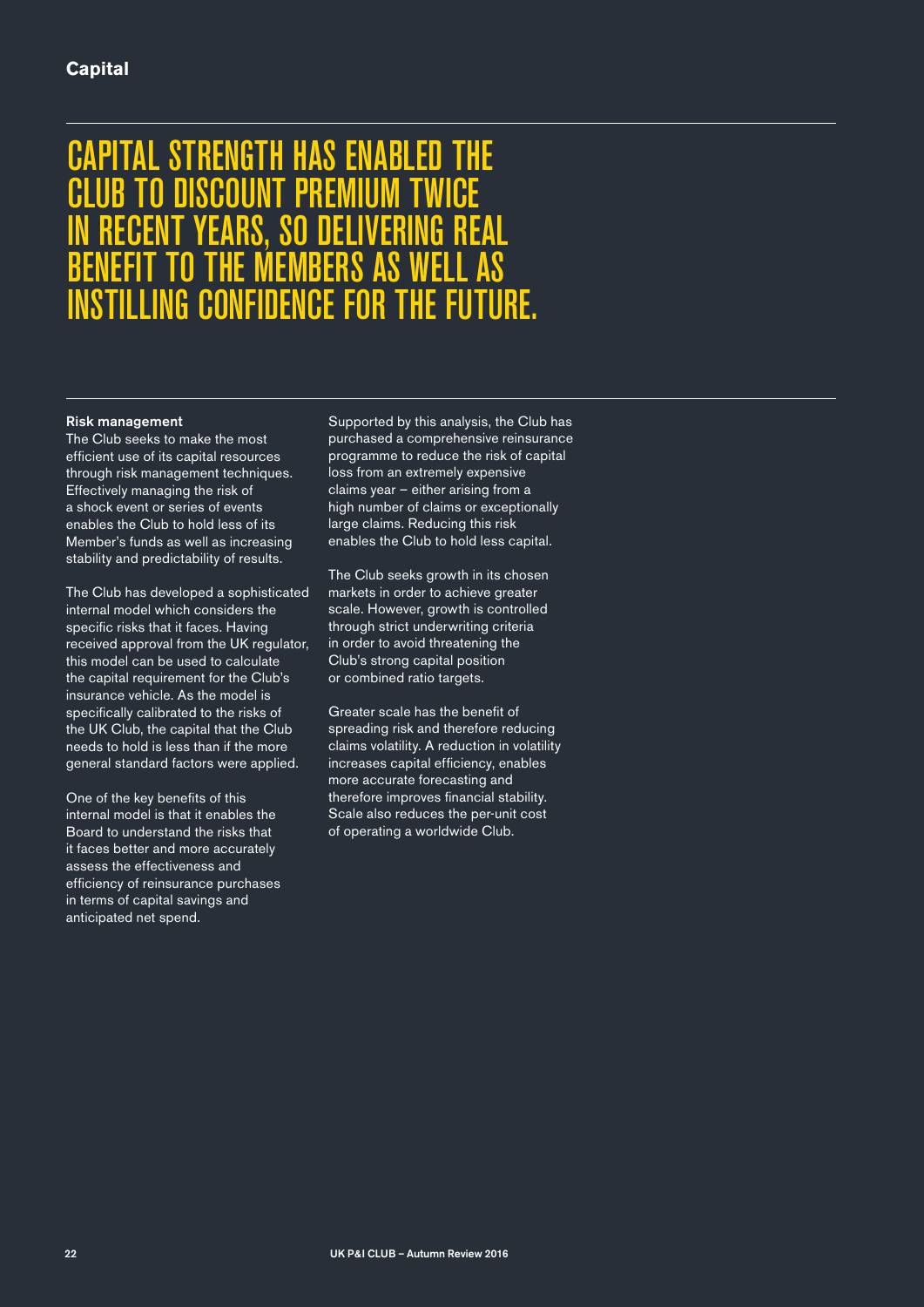### Returning capital to Members

At the 20th August 2016, the Club's free reserves grew to \$472 million with a further \$99 million of hybrid capital taking the overall free reserves and hybrid capital to \$571 million. Total free reserves and capital therefore covers the net premium income of the Club by 188%, among the very best in our market.

The Club has been able to return funds to Members twice in the last four years through a mutual premium discount. This demonstrates the Club's ambition to return funds to Members where possible to do so while, retaining a strong capital position. If circumstances allow, particularly in the event of strong underwriting or investment performance, the Club would hope to make further returns in the future.

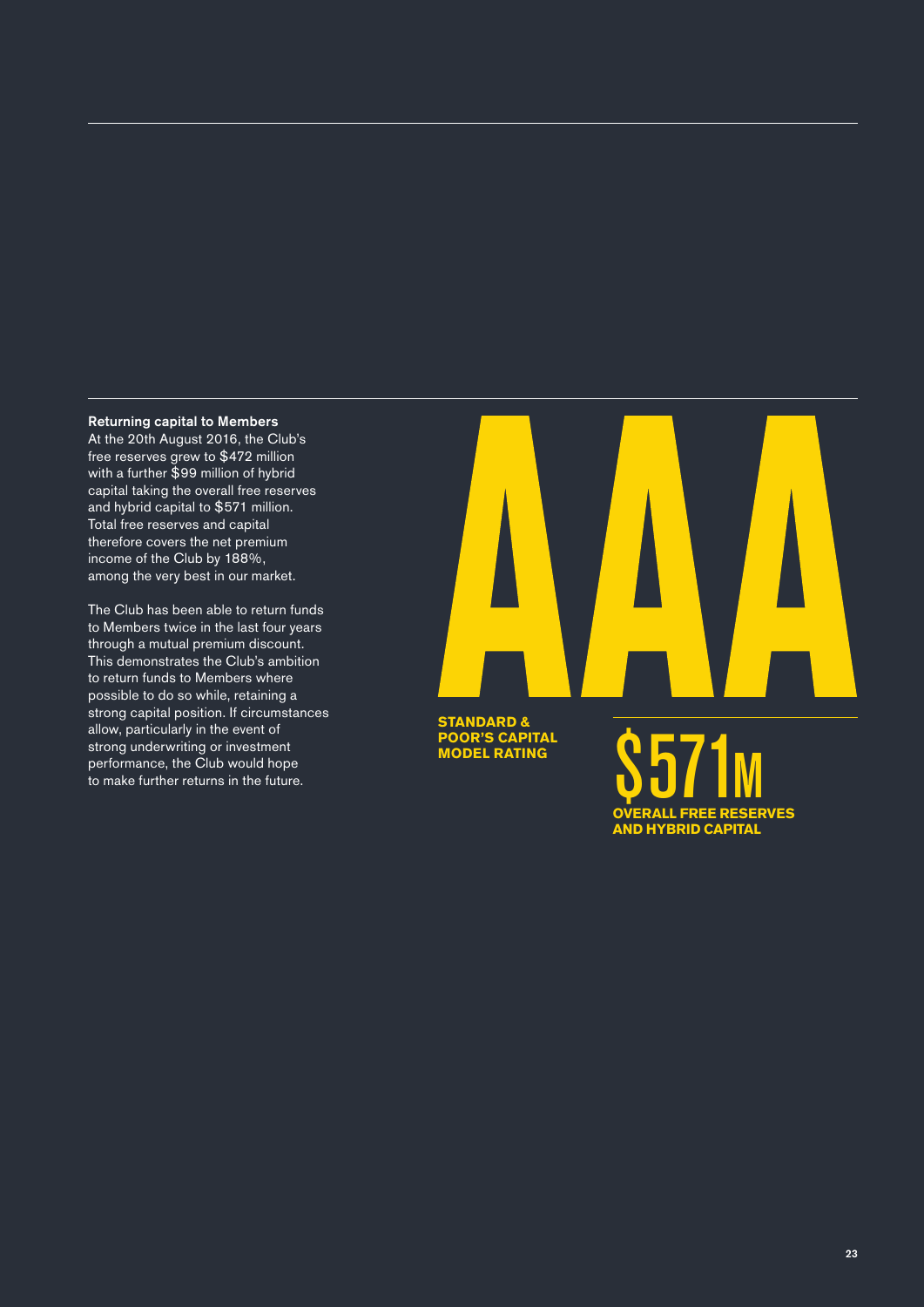# OUR AIM IS TO ACHIEVE A SUPERIOR RETURN ON THE CLUB'S ASSETS WHILST PROTECTING THE CLUB'S CAPITAL FROM EXCESSIVE MARKET RISK.

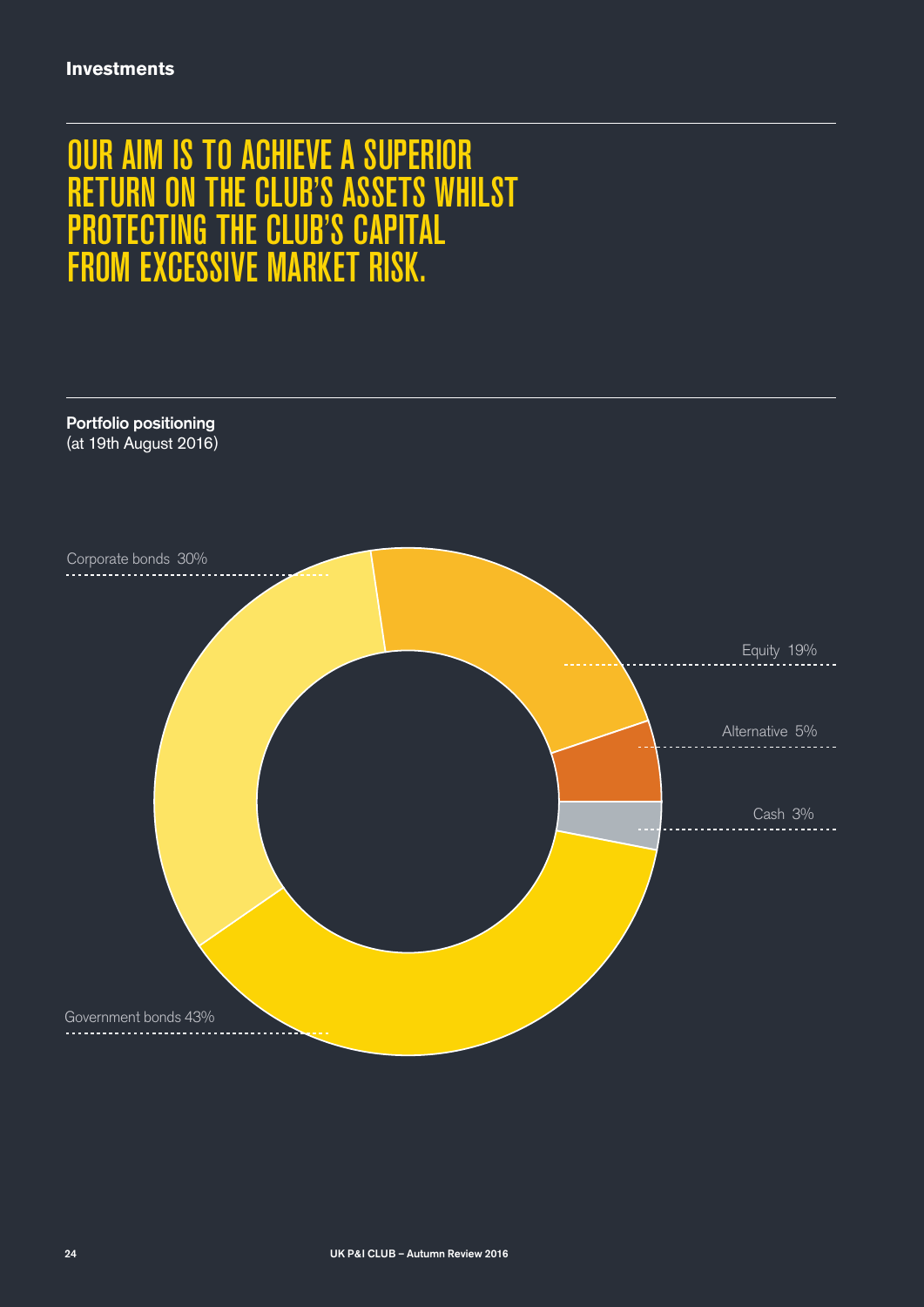### Economic background and investment returns

The first half of the 2016/17 financial year has been a positive one for all asset classes, with strong performance from equities, bonds and alternative investments.

The economic backdrop has been characterised by modest growth, low inflation and elevated geo-political uncertainty. Markets continue to be driven by central bank actions and accommodative monetary policy has supported asset prices. It has been a volatile period in currency markets with divergent regional monetary policy and in particular the UK's EU referendum result leading to a significant decline in Sterling.

### Portfolio positioning

Driven by particularly strong returns from equities and alternatives, the Club's investment portfolio returned 3.7% for the first six months of the financial year.

Within the fixed income portfolios the corporate bond allocation has detracted from performance although this has been partially offset by holding longer dated government bonds which has been accretive. In recent months the main active position within the equity portfolio has been an overweight position to US equities with underweight positions in Europe and Japan. Within the alternative allocation positions in infrastructure assets have been the primary driver of returns.

### Investment return (UK P&I consolidated portfolio)

% Return



Financial year

25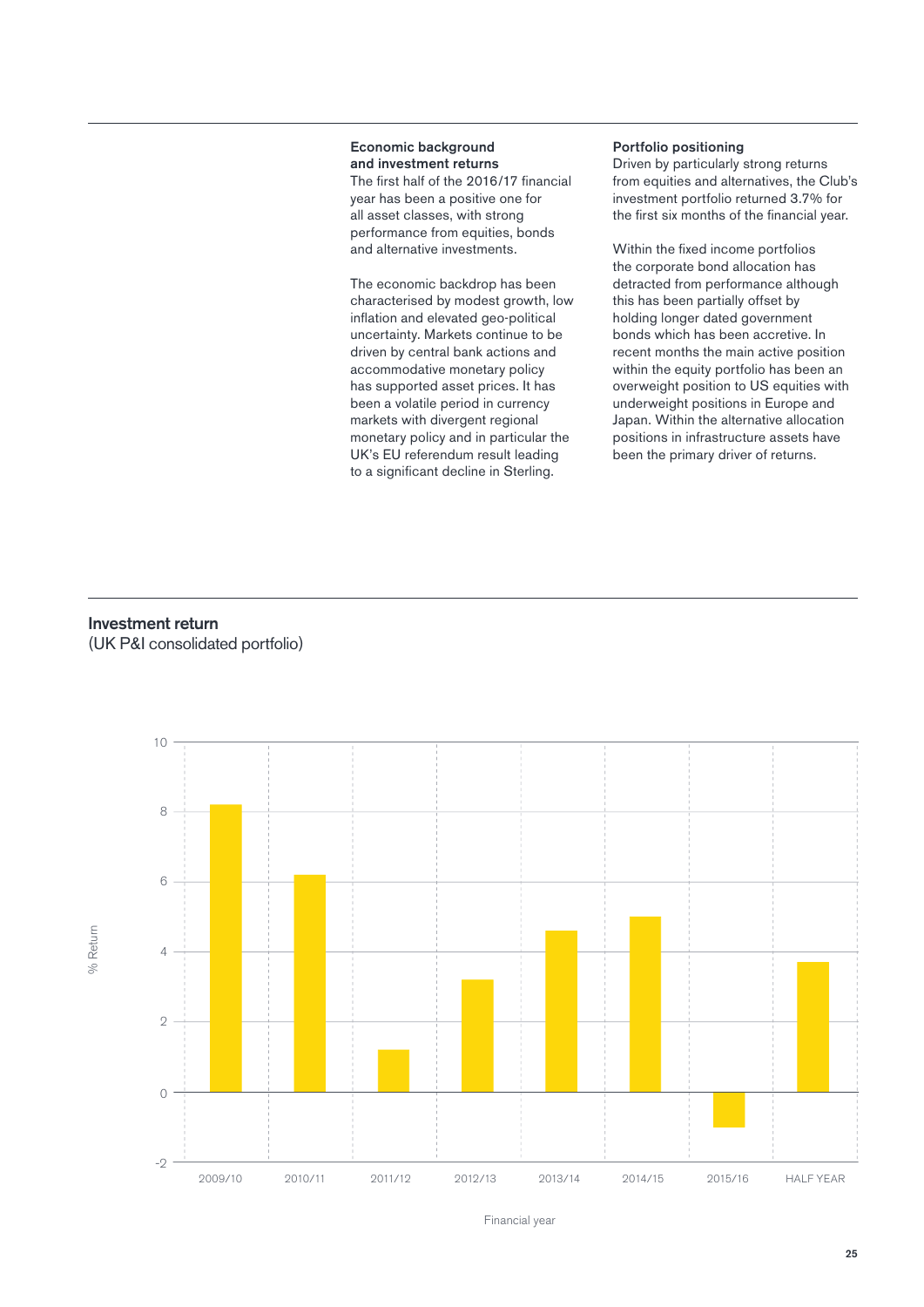# UKP&I IS MANAGED BY THOMAS MILLER, OF SPECIALIST INTERNATION SERVICES **INVESTMENT BUSINESSES**

Thomas Miller is leading the way in defining excellence across insurance, professional and investment services.

The Thomas Miller Group is an independent and international provider of insurance, professional and investment services. Most of the businesses the group owns or manages are acknowledged leaders in their chosen markets.

Thomas Miller's origins are in the provision of management services to mutual organisations, particularly in the international transport and professional indemnity sectors; where today it manages a large percentage of the foremost insurance mutuals.

Principal activities include:

- Management services for transport and professional indemnity insurance mutuals
- Investment management for institutions and private clients
- Professional services including legal services, captive and claims management
- Managing general agency.

Bar Mutual provides professional<br>
indemnity insurance to all self employed

Bar Mutual provides professional indemnity insurance to all self employed barristers in England and Wales.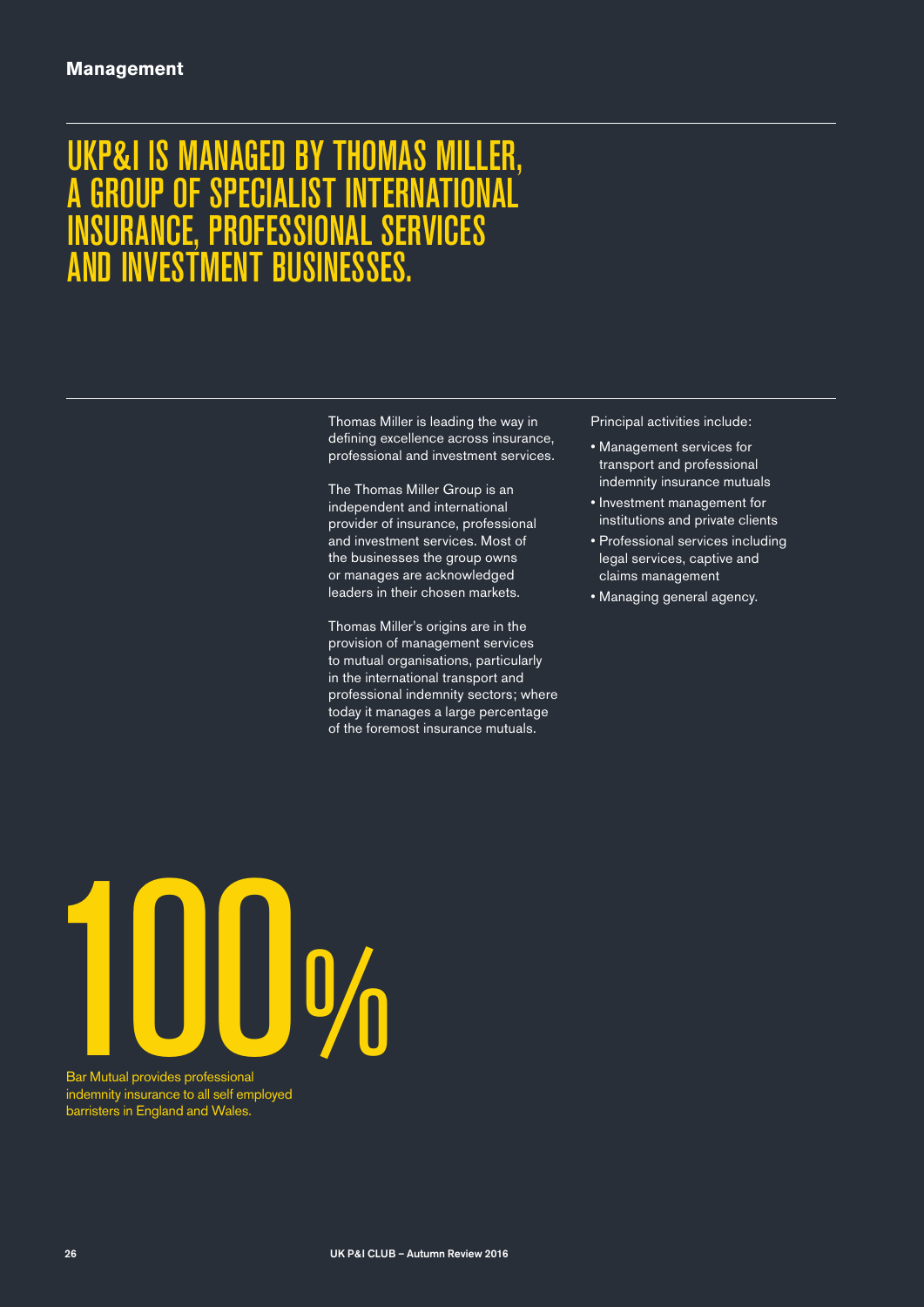# **AT A GLANCE...** THOMAS MILLER MANAGED TRANSPORT BUSINESSES' ANNUAL PREMIUM INCOME EXCEEDS \$700M.

2300 Members in more than 100 countries.

# $95\%$ <br>PAMIA provides professional

indemnity insurance to over 95% of UK and Irish patent and trade mark attorneys in private practice.

# THE UK DEFENCE CLUB IS<br>THE LARGEST DEFENCE

**THE UK DEFENCE CLUB IS THE LARGEST DEFENCE CLUB IN THE WORLD INSURING OVER 3900 SHIPS**

Hellenic War Risks insures over **70%** 

70% of all Greek owned ships.

 $\underset{\text{Thomas Miller investment funds}}{\text{S}}$ under management.

TT Club insures 80% of the world's 80% containers and 30% of the ports.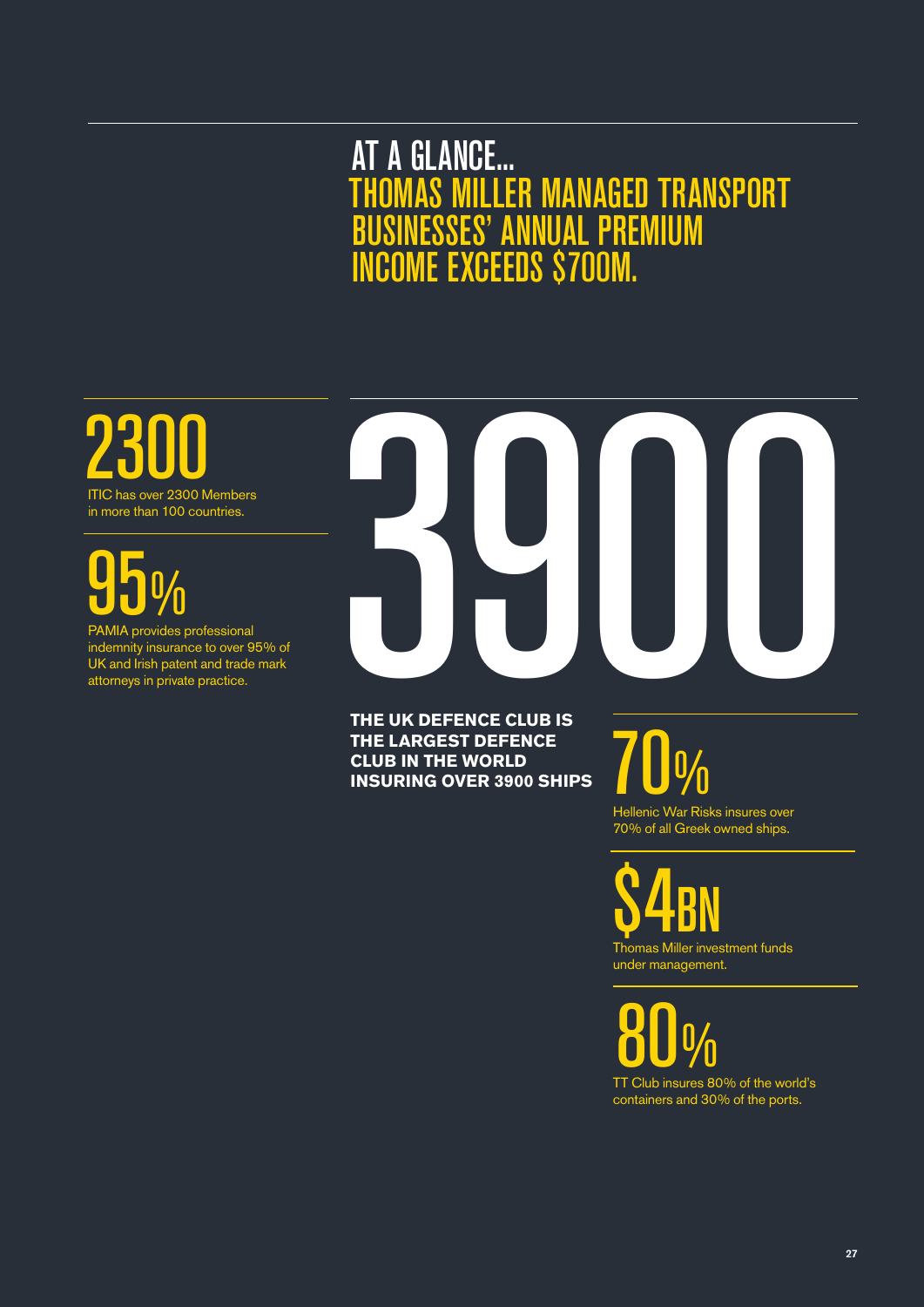# ON-THE-SPOT HELP TUT HEEL<br>AL EXPERTISE<br>S AVAII ARI F **AVAILABLE MEMBERS.**